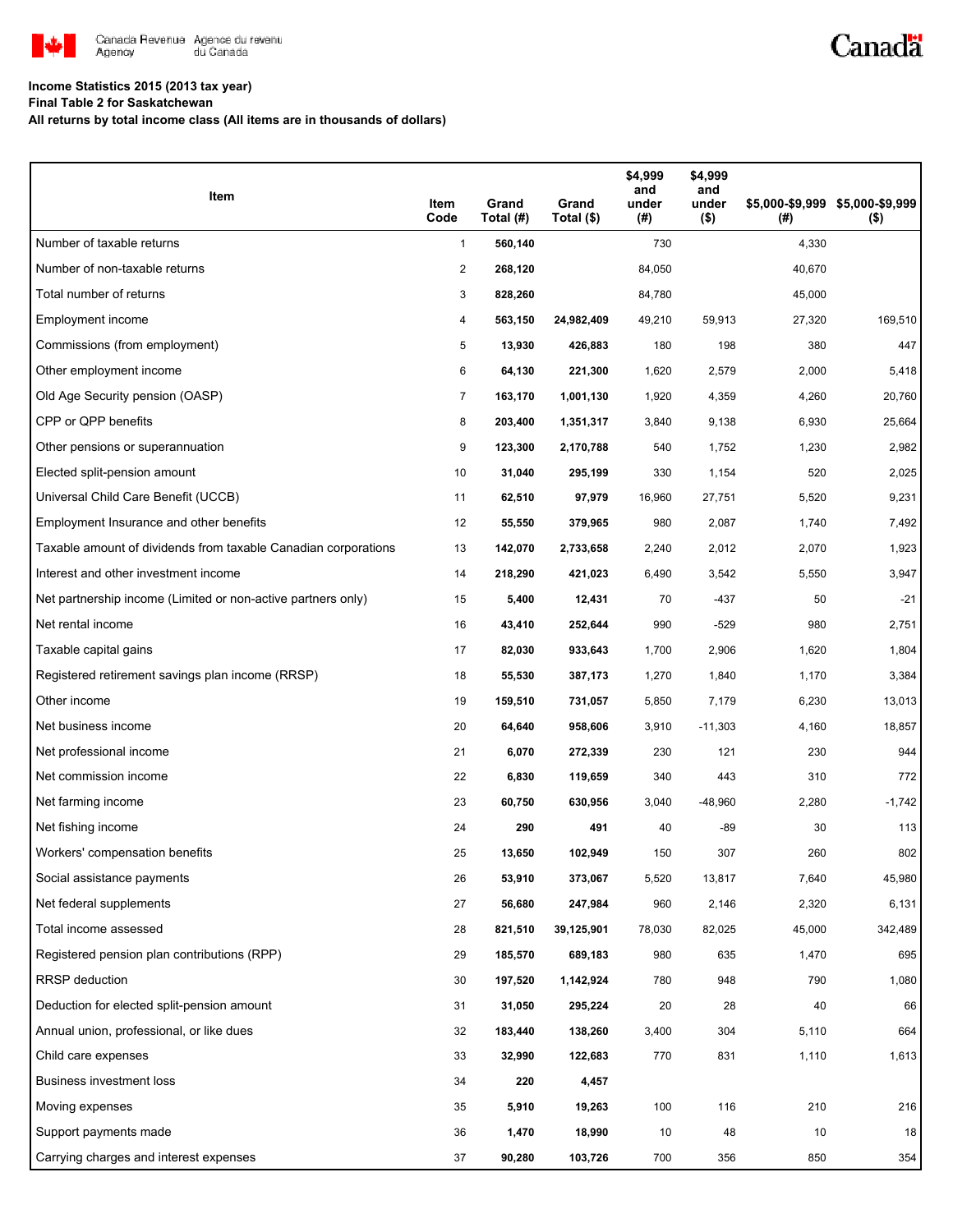

#### **Income Statistics 2015 (2013 tax year)**

**Final Table 2 for Saskatchewan**

#### **All returns by total income class (All items are in thousands of dollars)**

| Item                                                                                           | Item<br>Code | Grand<br>Total (#) | Grand<br>Total (\$) | \$4,999<br>and<br>under<br>(#) | \$4,999<br>and<br>under<br>$($ \$) | (#)    | \$5,000-\$9,999 \$5,000-\$9,999<br>$($ \$) |
|------------------------------------------------------------------------------------------------|--------------|--------------------|---------------------|--------------------------------|------------------------------------|--------|--------------------------------------------|
| Deductions for CPP/QPP contributions on self-employment and<br>other earnings                  | 38           | 61,910             | 54,611              | 570                            | 31                                 | 3,980  | 624                                        |
| Deductions for provincial parental insurance plan (PPIP) premiums<br>on self-employment income | 39           |                    |                     |                                |                                    |        |                                            |
| Exploration and development expenses                                                           | 40           | 3,590              | 20,244              |                                |                                    |        |                                            |
| Other employment expenses                                                                      | 41           | 25,370             | 123,250             | 100                            | 237                                | 130    | 254                                        |
| Clergy residence deduction                                                                     | 42           | 1,430              | 17,111              |                                |                                    |        |                                            |
| Other deductions                                                                               | 43           | 17,720             | 56,903              | 590                            | 495                                | 490    | 343                                        |
| Total deductions before adjustments                                                            | 44           | 469,630            | 2,807,531           | 7,260                          | 4,275                              | 11,710 | 6,041                                      |
| Social benefits repayment                                                                      | 45           | 15,540             | 44,485              |                                |                                    |        |                                            |
| Net income after adjustments                                                                   | 46           | 818,230            | 36,318,704          | 74,870                         | 118,940                            | 44,960 | 336,647                                    |
| Canadian Forces personnel and police deduction                                                 | 47           | 20                 | 346                 |                                |                                    |        |                                            |
| Security options deductions                                                                    | 48           | 600                | 25,465              |                                |                                    |        |                                            |
| Other payments deductions                                                                      | 49           | 110,050            | 723,846             | 6,500                          | 16,326                             | 10,010 | 52,944                                     |
| Non-capital losses of other years                                                              | 50           | 720                | 6,803               |                                |                                    |        |                                            |
| Net capital losses of other years                                                              | 51           | 17,300             | 33,835              | 60                             | 47                                 | 80     | 124                                        |
| Capital gains deduction                                                                        | 52           | 8,030              | 549,561             | 30                             | 714                                | 20     | 73                                         |
| Northern residents deductions                                                                  | 53           | 7,110              | 18,375              | 160                            | 70                                 | 170    | 236                                        |
| Additional deductions                                                                          | 54           | 2,090              | 11,147              | 30                             | 59                                 | 40     | 120                                        |
| Farming/fishing losses of prior years                                                          | 55           | 1,770              | 20,370              | 50                             | 473                                | 30     | 238                                        |
| Total deductions from net income                                                               | 56           | 143,810            | 1,390,276           | 6,790                          | 17,696                             | 10,280 | 53,768                                     |
| Taxable income assessed                                                                        | 57           | 802,560            | 34,937,541          | 71,470                         | 103,879                            | 41,580 | 283,309                                    |
| Basic personal amount                                                                          | 58           | 828,260            | 9,111,585           | 84,770                         | 920,620                            | 45,000 | 492,102                                    |
| Age amount                                                                                     | 59           | 155,060            | 947,524             | 2,090                          | 13,986                             | 4,340  | 29,520                                     |
| Spouse or common-law partner amount                                                            | 60           | 59,100             | 438,514             | 3,940                          | 37.817                             | 1,880  | 14,643                                     |
| Amount for eligible dependant                                                                  | 61           | 30,770             | 325,011             | 4,020                          | 43,497                             | 1,950  | 20,964                                     |
| Amount for children 17 and under                                                               | 62           | 120,150            | 509,774             | 8,800                          | 41,498                             | 3,740  | 16,024                                     |
| Amount for infirm dependants age 18 or older                                                   | 63           | 410                | 2,004               |                                |                                    |        |                                            |
| CPP or QPP contributions through employment                                                    | 64           | 478,820            | 771,779             | 6,820                          | 3,163                              | 18,640 | 3,427                                      |
| CPP or QPP contributions on self-employment and other earnings                                 | 65           | 61,910             | 54,611              | 570                            | 31                                 | 3,980  | 624                                        |
| Employment Insurance premiums                                                                  | 66           | 486,620            | 302,813             | 21,830                         | 5,958                              | 23,900 | 3,284                                      |
| PPIP premiums paid                                                                             | 67           |                    |                     |                                |                                    |        |                                            |
| PPIP premiums payable on employment income                                                     | 68           |                    |                     |                                |                                    |        |                                            |
| PPIP premiums payable on self-employment income                                                | 69           |                    |                     |                                |                                    |        |                                            |
| Volunteer firefighters' amount                                                                 | 70           | 1,950              | 5,835               | 30                             | 102                                | 20     | 69                                         |
| Canada employment amount                                                                       | 71           | 545,740            | 596,724             | 23,520                         | 22,519                             | 27,410 | 29,744                                     |
| Public transit amount                                                                          | 72           | 20,640             | 6,765               | 1,380                          | 290                                | 1,650  | 329                                        |
| Children's fitness amount                                                                      | 73           | 53,700             | 29,468              | 890                            | 401                                | 540    | 246                                        |
| Children's arts amount                                                                         | 74           | 19,370             | 9,705               | 270                            | 111                                | 180    | 78                                         |

Canadä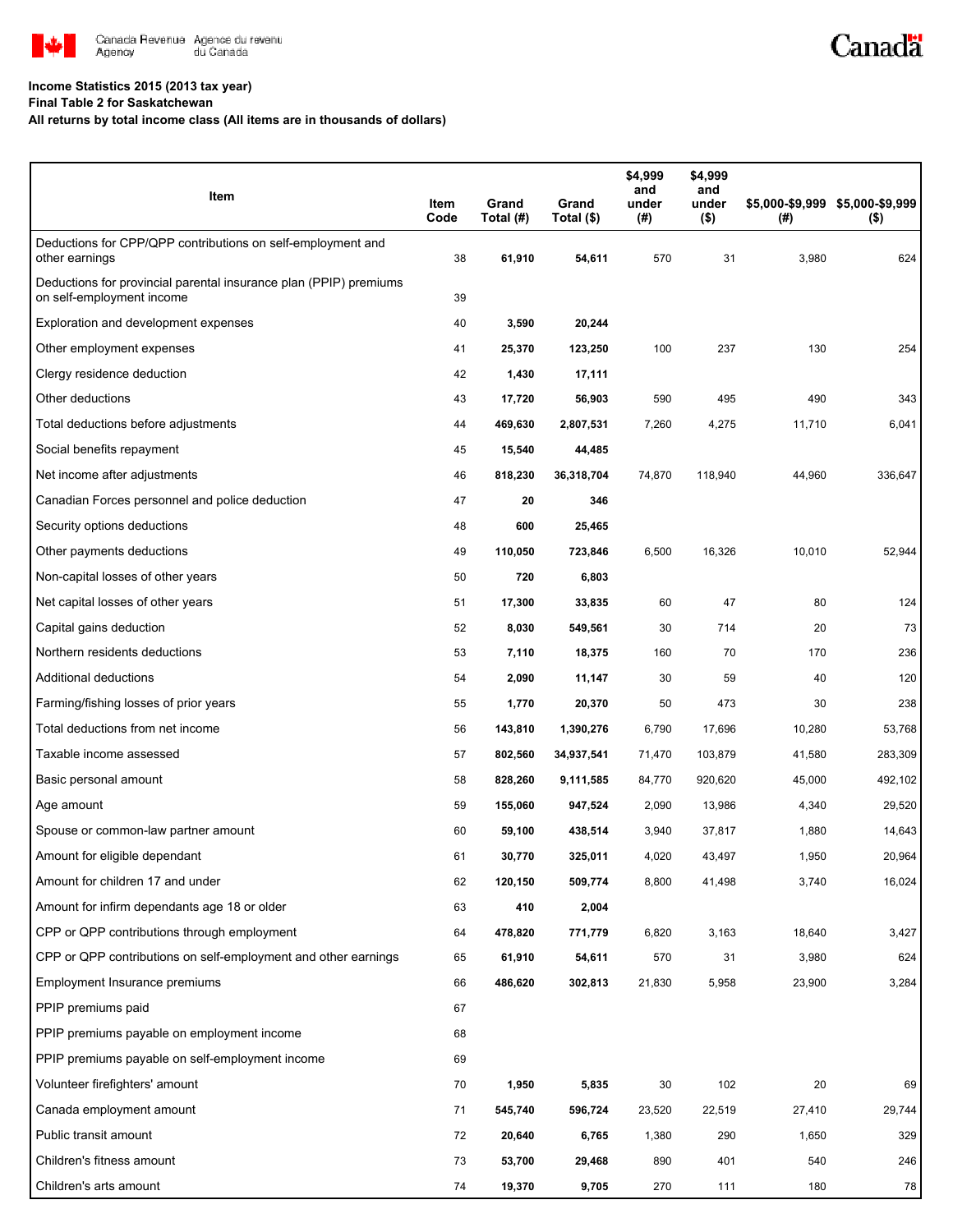

# Canadä

### **Income Statistics 2015 (2013 tax year)**

**Final Table 2 for Saskatchewan**

**All returns by total income class (All items are in thousands of dollars)**

| Item                                                              |              |                    |                     | \$4,999<br>and  | \$4,999<br>and   |        |                                            |
|-------------------------------------------------------------------|--------------|--------------------|---------------------|-----------------|------------------|--------|--------------------------------------------|
|                                                                   | Item<br>Code | Grand<br>Total (#) | Grand<br>Total (\$) | under<br>$($ #) | under<br>$($ \$) | (#)    | \$5,000-\$9,999 \$5,000-\$9,999<br>$($ \$) |
| Home buyers' amount                                               | 75           | 7,820              | 35,632              | 60              | 219              | 40     | 164                                        |
| Pension income amount                                             | 76           | 140,620            | 263,348             | 830             | 1,120            | 1,640  | 2,325                                      |
| Caregiver amount                                                  | 77           | 3,460              | 18,154              | 60              | 346              | 50     | 247                                        |
| Disability amount                                                 | 78           | 19,830             | 152,475             | 840             | 6,497            | 1,170  | 8,971                                      |
| Disability amount transferred from a dependant                    | 79           | 5,620              | 55,862              | 140             | 1,581            | 90     | 946                                        |
| Interest paid on student loans                                    | 80           | 19,850             | 11,840              | 150             | 64               | 110    | 39                                         |
| Tuition, education, and textbook amounts                          | 81           | 55,170             | 298,962             |                 |                  |        |                                            |
| Tuition, education, and textbook amounts transferred from a child | 82           | 14,180             | 71,042              |                 |                  |        |                                            |
| Amounts transferred from spouse or common-law partner             | 83           | 34,210             | 179,174             | 2,700           | 13,100           | 1,420  | 7,064                                      |
| Medical expenses                                                  | 84           | 116,550            | 326,564             | 2,270           | 2,798            | 2,330  | 3,325                                      |
| Total tax credits on personal amounts                             | 85           | 828,260            | 2,178,855           | 84,770          | 167,372          | 45,000 | 95,134                                     |
| Allowable charitable donations and government gifts               | 86           | 188,610            | 314,220             | 240             | 68               | 390    | 171                                        |
| Eligible cultural and ecological gifts                            | 87           | 130                | 394                 |                 |                  |        |                                            |
| Total tax credit on donations and gifts                           | 88           | 187,830            | 87,388              | 250             | 17               | 390    | 45                                         |
| Total federal non-refundable tax credits                          | 89           | 828,260            | 2,266,243           | 84,770          | 167,390          | 45,000 | 95,179                                     |
| Federal dividend tax credit                                       | 90           | 128,270            | 364,940             | 370             |                  | 290    |                                            |
| Overseas employment tax credit                                    | 91           | 150                | 1,599               |                 |                  |        |                                            |
| Minimum tax carryover                                             | 92           | 3,930              | 10,707              |                 |                  |        |                                            |
| Basic federal tax                                                 | 93           | 541,610            | 4,036,533           | 150             | 21               | 360    | 116                                        |
| Federal Foreign Tax Credit                                        | 94           | 32,390             | 18,676              |                 |                  |        |                                            |
| Federal Political contribution tax credit                         | 95           | 6,780              | 1,170               |                 |                  |        |                                            |
| <b>Investment Tax Credit</b>                                      | 96           | 1,480              | 1,418               |                 |                  |        |                                            |
| Labour-sponsored funds tax credit                                 | 97           | 17,220             | 10,826              |                 |                  |        |                                            |
| Alternative minimum tax payable                                   | 98           | 3,280              | 16,421              |                 |                  |        |                                            |
| Net federal tax                                                   | 99           | 540,110            | 4,006,811           | 130             | 22               | 360    | 120                                        |
| CPP contributions on self-employment                              | 100          | 61,910             | 109,224             | 570             | 62               | 3,980  | 1,249                                      |
| Social Benefits repayment                                         | 101          | 15,540             | 44,485              |                 |                  |        |                                            |
| Net Provincial Tax                                                | 102          | 485,800            | 2,258,380           | 110             | 15               | 250    | 61                                         |
| Total tax payable                                                 | 103          | 560,140            | 6,418,968           | 730             | 100              | 4,330  | 1,432                                      |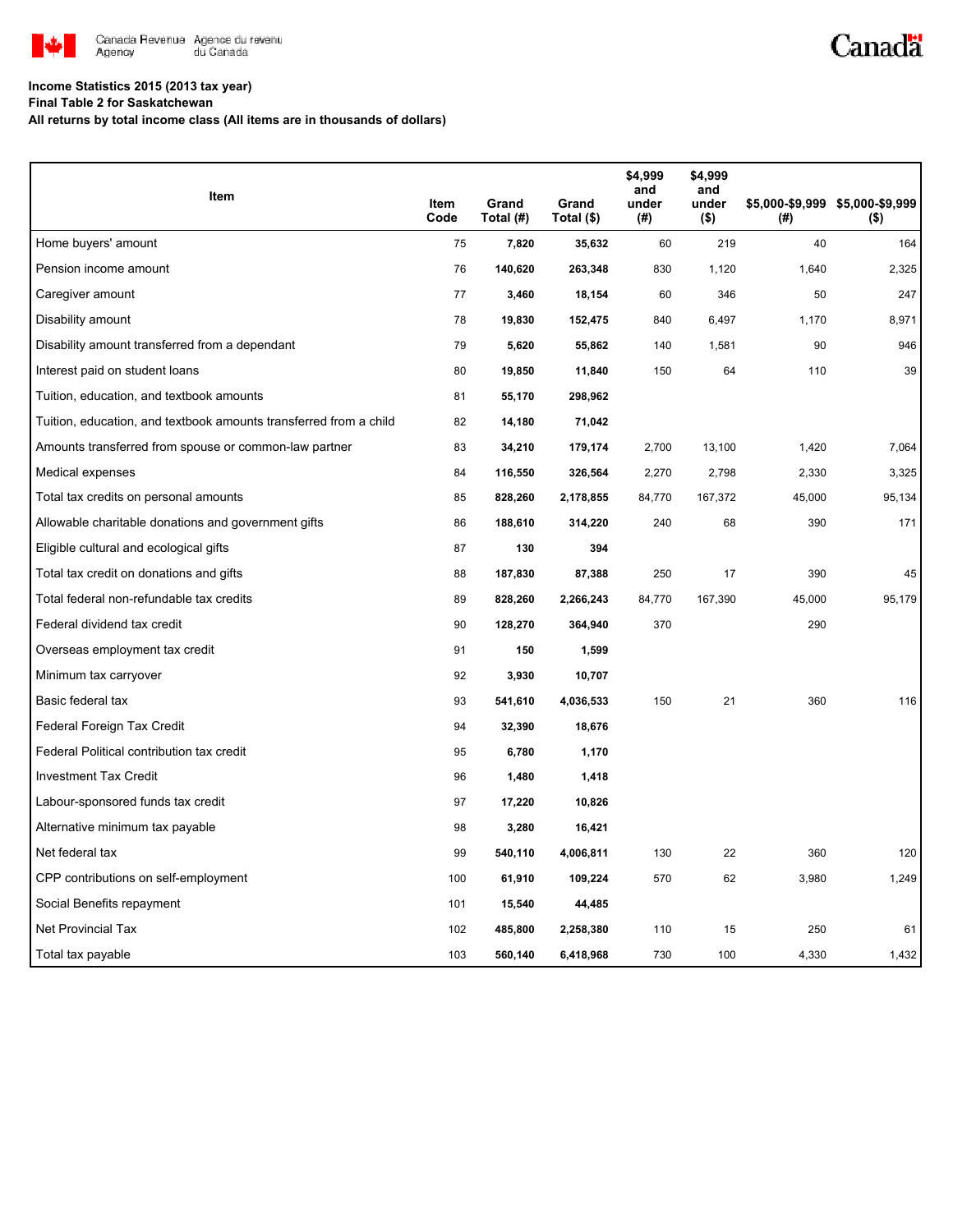| Item                                                                          | Item<br>Code   | (# )   | $($ \$) | (# )   | \$10,000-\$14,999 \$10,000-\$14,999 \$15,000-\$19,999 \$15,000-\$19,999 \$20,000-\$24,999 \$20,000-\$24,999<br>$($ \$) | (#)    | $($ \$)   |
|-------------------------------------------------------------------------------|----------------|--------|---------|--------|------------------------------------------------------------------------------------------------------------------------|--------|-----------|
| Number of taxable returns                                                     | $\mathbf{1}$   | 12,890 |         | 23,190 |                                                                                                                        | 32,560 |           |
| Number of non-taxable returns                                                 | $\overline{c}$ | 45,000 |         | 50,860 |                                                                                                                        | 24,330 |           |
| Total number of returns                                                       | 3              | 57,880 |         | 74,050 |                                                                                                                        | 56,890 |           |
| Employment income                                                             | 4              | 29,580 | 293,781 | 29,500 | 402,179                                                                                                                | 29,430 | 526,617   |
| Commissions (from employment)                                                 | 5              | 570    | 1,009   | 690    | 1,966                                                                                                                  | 770    | 3,207     |
| Other employment income                                                       | 6              | 2,490  | 6,928   | 2,650  | 9,007                                                                                                                  | 2,800  | 11,132    |
| Old Age Security pension (OASP)                                               | $\overline{7}$ | 12,110 | 72,026  | 33,730 | 213,620                                                                                                                | 21,760 | 139,011   |
| CPP or QPP benefits                                                           | 8              | 15,640 | 70,332  | 34,800 | 175,723                                                                                                                | 24,350 | 170,679   |
| Other pensions or superannuation                                              | 9              | 4,070  | 10,438  | 11,390 | 34,915                                                                                                                 | 15,580 | 83,681    |
| Elected split-pension amount                                                  | 10             | 1,380  | 7,019   | 2,290  | 14,664                                                                                                                 | 3,230  | 25,056    |
| Universal Child Care Benefit (UCCB)                                           | 11             | 5,590  | 8,788   | 5,340  | 8,393                                                                                                                  | 4,400  | 6,913     |
| Employment Insurance and other<br>benefits                                    | 12             | 3,260  | 19,100  | 4,360  | 29,691                                                                                                                 | 5,050  | 37,576    |
| Taxable amount of dividends from<br>taxable Canadian corporations             | 13             | 4,270  | 4,430   | 6,370  | 7,799                                                                                                                  | 7,020  | 13,553    |
| Interest and other investment income                                          | 14             | 10,180 | 8,630   | 18,970 | 19,020                                                                                                                 | 17,280 | 23,863    |
| Net partnership income (Limited or<br>non-active partners only)               | 15             | 70     | $-50$   | 80     | $-76$                                                                                                                  | 90     | $-14$     |
| Net rental income                                                             | 16             | 1,360  | 4,544   | 1,960  | 6,121                                                                                                                  | 2,360  | 10,097    |
| Taxable capital gains                                                         | 17             | 2,670  | 2,914   | 4,180  | 4,919                                                                                                                  | 4,570  | 5,822     |
| Registered retirement savings plan<br>income (RRSP)                           | 18             | 1,770  | 6,578   | 2,720  | 9,631                                                                                                                  | 3,260  | 13,490    |
| Other income                                                                  | 19             | 8,570  | 19,788  | 10,990 | 24,745                                                                                                                 | 10,040 | 24,103    |
| Net business income                                                           | 20             | 5,490  | 39,678  | 5,400  | 48,521                                                                                                                 | 4,900  | 53,049    |
| Net professional income                                                       | 21             | 300    | 2,253   | 310    | 2,517                                                                                                                  | 270    | 2,433     |
| Net commission income                                                         | 22             | 380    | 1,545   | 390    | 2,002                                                                                                                  | 400    | 2,565     |
| Net farming income                                                            | 23             | 4,670  | 16,757  | 5,040  | 16,419                                                                                                                 | 3,970  | 19,221    |
| Net fishing income                                                            | 24             | 50     | 191     | 30     | 46                                                                                                                     | 20     | 141       |
| Workers' compensation benefits                                                | 25             | 470    | 1,808   | 710    | 3,373                                                                                                                  | 1,000  | 7,769     |
| Social assistance payments                                                    | 26             | 10,560 | 95,979  | 16,930 | 114,471                                                                                                                | 5,900  | 52,307    |
| Net federal supplements                                                       | 27             | 8,110  | 29,995  | 27,330 | 150,688                                                                                                                | 12,230 | 39,794    |
| Total income assessed                                                         | 28             | 57,880 | 725,124 | 74,050 | 1,301,565                                                                                                              | 56,890 | 1,273,426 |
| Registered pension plan contributions<br>(RPP)                                | 29             | 2,680  | 1,832   | 3,560  | 2,884                                                                                                                  | 5,200  | 5,327     |
| RRSP deduction                                                                | 30             | 1,700  | 2,051   | 3,060  | 4,532                                                                                                                  | 4,570  | 7,738     |
| Deduction for elected split-pension<br>amount                                 | 31             | 160    | 237     | 470    | 849                                                                                                                    | 890    | 2,000     |
| Annual union, professional, or like<br>dues                                   | 32             | 6,590  | 1,150   | 6,740  | 1,466                                                                                                                  | 7,430  | 2,041     |
| Child care expenses                                                           | 33             | 1,480  | 2,709   | 1,710  | 3,723                                                                                                                  | 2,020  | 5,169     |
| Business investment loss                                                      | 34             |        |         |        |                                                                                                                        |        |           |
| Moving expenses                                                               | 35             | 330    | 343     | 440    | 462                                                                                                                    | 440    | 680       |
| Support payments made                                                         | 36             | 10     | 44      | 10     | 35                                                                                                                     | 30     | 131       |
| Carrying charges and interest<br>expenses                                     | 37             | 1,750  | 676     | 5,020  | 1,465                                                                                                                  | 5,420  | 1,857     |
| Deductions for CPP/QPP contributions<br>on self-employment and other earnings | 38             | 6,160  | 1,986   | 5,820  | 2,718                                                                                                                  | 5,240  | 3,118     |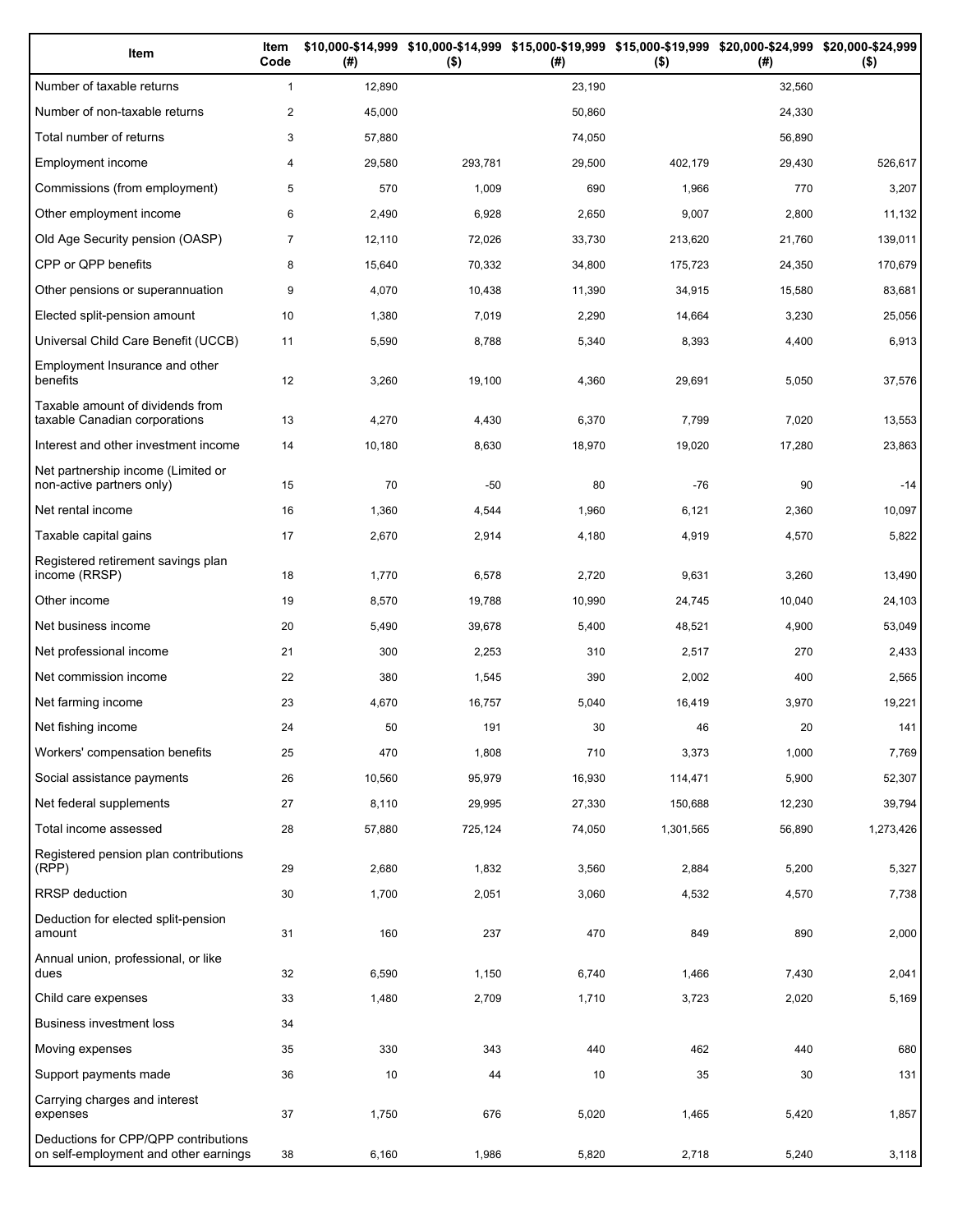| Item                                                                                              | Item<br>Code | (#)    | \$10,000-\$14,999 \$10,000-\$14,999 \$15,000-\$19,999 \$15,000-\$19,999 \$20,000-\$24,999 \$20,000-\$24,999<br>$($ \$) | (#)    | $($ \$)   | (#)    | $($ \$)   |
|---------------------------------------------------------------------------------------------------|--------------|--------|------------------------------------------------------------------------------------------------------------------------|--------|-----------|--------|-----------|
| Deductions for provincial parental<br>insurance plan (PPIP) premiums on<br>self-employment income | 39           |        |                                                                                                                        |        |           |        |           |
| Exploration and development expenses                                                              | 40           |        |                                                                                                                        | 40     | 44        | 50     | 44        |
| Other employment expenses                                                                         | 41           | 180    | 368                                                                                                                    | 340    | 603       | 480    | 970       |
| Clergy residence deduction                                                                        | 42           |        |                                                                                                                        | 20     | 85        | 40     | 232       |
| Other deductions                                                                                  | 43           | 810    | 1,567                                                                                                                  | 1,270  | 955       | 1,390  | 867       |
| Total deductions before adjustments                                                               | 44           | 17,180 | 13,165                                                                                                                 | 21,660 | 19,915    | 23,550 | 30,253    |
| Social benefits repayment                                                                         | 45           |        |                                                                                                                        |        |           |        |           |
| Net income after adjustments                                                                      | 46           | 57,870 | 713,157                                                                                                                | 74,040 | 1,281,753 | 56,890 | 1,243,173 |
| Canadian Forces personnel and police<br>deduction                                                 | 47           |        |                                                                                                                        |        |           |        |           |
| Security options deductions                                                                       | 48           |        |                                                                                                                        |        |           |        |           |
| Other payments deductions                                                                         | 49           | 18,080 | 127,782                                                                                                                | 35,610 | 268,555   | 17,020 | 99,889    |
| Non-capital losses of other years                                                                 | 50           |        |                                                                                                                        | 80     | 207       | 80     | 317       |
| Net capital losses of other years                                                                 | 51           | 170    | 199                                                                                                                    | 310    | 262       | 660    | 449       |
| Capital gains deduction                                                                           | 52           | 70     | 142                                                                                                                    | 80     | 349       | 120    | 616       |
| Northern residents deductions                                                                     | 53           | 230    | 442                                                                                                                    | 370    | 855       | 410    | 980       |
| Additional deductions                                                                             | 54           | 100    | 213                                                                                                                    | 300    | 1,751     | 290    | 1,163     |
| Farming/fishing losses of prior years                                                             | 55           | 90     | 379                                                                                                                    | 140    | 582       | 140    | 637       |
| Total deductions from net income                                                                  | 56           | 18,620 | 130,289                                                                                                                | 36,440 | 272,575   | 18,260 | 104,053   |
| Taxable income assessed                                                                           | 57           | 53,430 | 584,300                                                                                                                | 71,270 | 1,009,958 | 56,030 | 1,139,307 |
| Basic personal amount                                                                             | 58           | 57,880 | 635,521                                                                                                                | 74,050 | 815,143   | 56,890 | 626,615   |
| Age amount                                                                                        | 59           | 12,150 | 83,179                                                                                                                 | 33,750 | 231,267   | 21,780 | 149,245   |
| Spouse or common-law partner<br>amount                                                            | 60           | 2,960  | 19,400                                                                                                                 | 4,300  | 25,119    | 4,220  | 27,918    |
| Amount for eligible dependant                                                                     | 61           | 2,580  | 27,729                                                                                                                 | 3,100  | 33,317    | 2,540  | 27,235    |
| Amount for children 17 and under                                                                  | 62           | 5,130  | 22,062                                                                                                                 | 6,020  | 26,405    | 5,680  | 25,284    |
| Amount for infirm dependants age 18<br>or older                                                   | 63           |        |                                                                                                                        | 30     | 112       | 20     | 115       |
| CPP or QPP contributions through<br>employment                                                    | 64           | 24,210 | 8,846                                                                                                                  | 25,640 | 14,323    | 26,820 | 20,694    |
| CPP or QPP contributions on<br>self-employment and other earnings                                 | 65           | 6,160  | 1,986                                                                                                                  | 5,820  | 2,718     | 5,240  | 3,118     |
| Employment Insurance premiums                                                                     | 66           | 25,910 | 5,367                                                                                                                  | 26,010 | 7,209     | 26,820 | 9,508     |
| PPIP premiums paid                                                                                | 67           |        |                                                                                                                        |        |           |        |           |
| PPIP premiums payable on<br>employment income                                                     | 68           |        |                                                                                                                        |        |           |        |           |
| PPIP premiums payable on<br>self-employment income                                                | 69           |        |                                                                                                                        |        |           |        |           |
| Volunteer firefighters' amount                                                                    | 70           | 40     | 114                                                                                                                    | 70     | 204       | 60     | 174       |
| Canada employment amount                                                                          | 71           | 30,000 | 32,476                                                                                                                 | 30,150 | 32,754    | 30,250 | 33,019    |
| Public transit amount                                                                             | 72           | 2,080  | 475                                                                                                                    | 2,110  | 592       | 2,010  | 691       |
| Children's fitness amount                                                                         | 73           | 930    | 418                                                                                                                    | 1,240  | 570       | 1,450  | 640       |
| Children's arts amount                                                                            | 74           | 270    | 122                                                                                                                    | 370    | 164       | 490    | 206       |
| Home buyers' amount                                                                               | 75           | 70     | 275                                                                                                                    | 130    | 527       | 210    | 870       |
| Pension income amount                                                                             | 76           | 5,170  | 7,731                                                                                                                  | 13,200 | 20,410    | 17,590 | 32,514    |
| Caregiver amount                                                                                  | 77           | 80     | 387                                                                                                                    | 110    | 541       | 120    | 611       |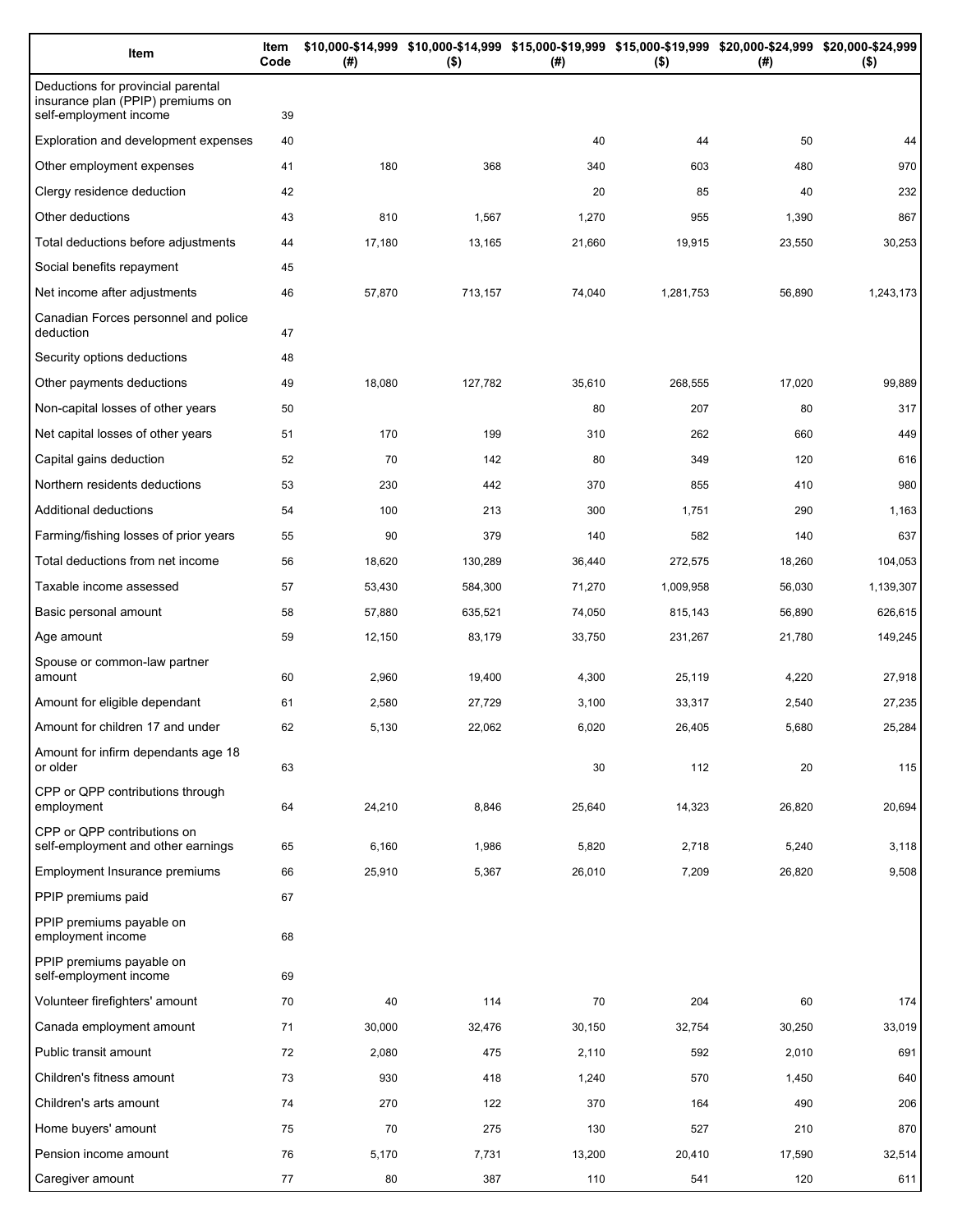| Item                                                                 | Item<br>Code | (#)    | $($ \$)        | (#)    | $($ \$) | \$10,000-\$14,999 \$10,000-\$14,999 \$15,000-\$19,999 \$15,000-\$19,999 \$20,000-\$24,999 \$20,000-\$24,999<br>(# ) | $($ \$) |
|----------------------------------------------------------------------|--------------|--------|----------------|--------|---------|---------------------------------------------------------------------------------------------------------------------|---------|
| Disability amount                                                    | 78           | 2,240  | 17,228         | 2,530  | 19,470  | 2,390                                                                                                               | 18,330  |
| Disability amount transferred from a<br>dependant                    | 79           | 130    | 1,320          | 200    | 1,856   | 190                                                                                                                 | 1,835   |
| Interest paid on student loans                                       | 80           | 290    | 125            | 740    | 310     | 1,010                                                                                                               | 443     |
| Tuition, education, and textbook<br>amounts                          | 81           | 3,720  | 3,640          | 7,810  | 27,792  | 6,280                                                                                                               | 37,397  |
| Tuition, education, and textbook<br>amounts transferred from a child | 82           | 20     | 52             | 60     | 289     | 130                                                                                                                 | 585     |
| Amounts transferred from spouse or<br>common-law partner             | 83           | 3,720  | 18,599         | 5,690  | 33,061  | 3,970                                                                                                               | 22,028  |
| Medical expenses                                                     | 84           | 4,970  | 7,900          | 10,120 | 19,953  | 14,220                                                                                                              | 31,995  |
| Total tax credits on personal amounts                                | 85           | 57,880 | 134,253        | 74,050 | 197,117 | 56,890                                                                                                              | 160,663 |
| Allowable charitable donations and<br>government gifts               | 86           | 1,630  | 757            | 4,380  | 2,928   | 8,390                                                                                                               | 6,128   |
| Eligible cultural and ecological gifts                               | 87           |        |                |        |         |                                                                                                                     |         |
| Total tax credit on donations and gifts                              | 88           | 1,620  | 195            | 4,330  | 775     | 8,320                                                                                                               | 1,613   |
| Total federal non-refundable tax credits                             | 89           | 57,880 | 134,448        | 74,050 | 197,893 | 56,890                                                                                                              | 162,276 |
| Federal dividend tax credit                                          | 90           | 1,600  | 85             | 2,690  | 364     | 4,810                                                                                                               | 1,040   |
| Overseas employment tax credit                                       | 91           |        |                |        |         |                                                                                                                     |         |
| Minimum tax carryover                                                | 92           | 30     | 4              | 50     | 22      | 130                                                                                                                 | 84      |
| Basic federal tax                                                    | 93           | 8,630  | 1,628          | 21,040 | 11,359  | 31,380                                                                                                              | 27,510  |
| Federal Foreign Tax Credit                                           | 94           | 100    | $\mathbf{1}$   | 420    | 23      | 850                                                                                                                 | 20      |
| Federal Political contribution tax credit                            | 95           | 20     | $\mathbf{1}$   | 60     | 9       | 220                                                                                                                 | 23      |
| <b>Investment Tax Credit</b>                                         | 96           |        |                | 20     | 4       | 20                                                                                                                  | 10      |
| Labour-sponsored funds tax credit                                    | 97           | 20     | $\overline{4}$ | 80     | 29      | 130                                                                                                                 | 64      |
| Alternative minimum tax payable                                      | 98           |        |                |        |         |                                                                                                                     |         |
| Net federal tax                                                      | 99           | 8,510  | 1,625          | 20,870 | 11,299  | 31,160                                                                                                              | 27,405  |
| CPP contributions on self-employment                                 | 100          | 6,160  | 3,972          | 5,820  | 5,437   | 5,240                                                                                                               | 6,236   |
| Social Benefits repayment                                            | 101          |        |                |        |         |                                                                                                                     |         |
| <b>Net Provincial Tax</b>                                            | 102          | 370    | 164            | 9,260  | 1,817   | 19,210                                                                                                              | 8,649   |
| Total tax payable                                                    | 103          | 12,890 | 5,763          | 23,190 | 18.558  | 32.560                                                                                                              | 42,302  |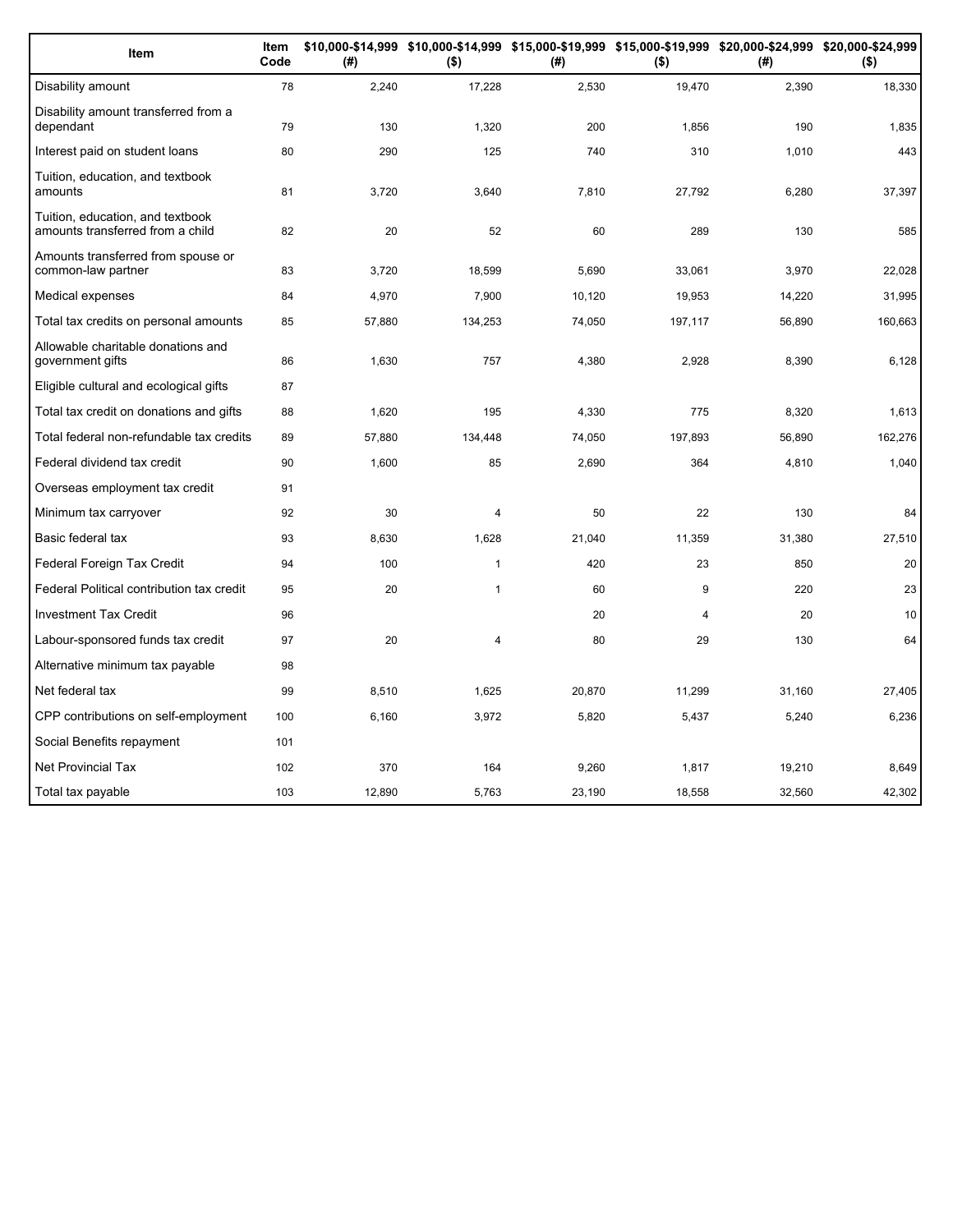| Item                                                                          | Item<br>Code   | (#)    | \$25,000-\$29,999 \$25,000-\$29,999 \$30,000-\$34,999 \$30,000-\$34,999 \$35,000-\$39,999 \$35,000-\$39,999<br>$($ \$) | (#)    | $($ \$)   | (#)    | $($ \$)   |
|-------------------------------------------------------------------------------|----------------|--------|------------------------------------------------------------------------------------------------------------------------|--------|-----------|--------|-----------|
| Number of taxable returns                                                     | $\mathbf{1}$   | 38,700 |                                                                                                                        | 42,090 |           | 42,450 |           |
| Number of non-taxable returns                                                 | $\overline{c}$ | 10,430 |                                                                                                                        | 5,660  |           | 2,930  |           |
| Total number of returns                                                       | 3              | 49,130 |                                                                                                                        | 47,760 |           | 45,390 |           |
| Employment income                                                             | 4              | 31,380 | 705,408                                                                                                                | 32,140 | 874,716   | 32,930 | 1,049,108 |
| Commissions (from employment)                                                 | 5              | 830    | 4,327                                                                                                                  | 870    | 5,891     | 810    | 6,630     |
| Other employment income                                                       | 6              | 2,730  | 10,806                                                                                                                 | 2,930  | 11,458    | 3,150  | 12,148    |
| Old Age Security pension (OASP)                                               | $\overline{7}$ | 14,170 | 89,782                                                                                                                 | 12,770 | 80,739    | 10,290 | 64,481    |
| CPP or QPP benefits                                                           | 8              | 16,760 | 121,470                                                                                                                | 15,430 | 114,421   | 13,110 | 98,795    |
| Other pensions or superannuation                                              | 9              | 12,090 | 107,749                                                                                                                | 11,590 | 141,352   | 9,970  | 159,818   |
| Elected split-pension amount                                                  | 10             | 3,250  | 31,126                                                                                                                 | 3,670  | 39,824    | 2,520  | 29,072    |
| Universal Child Care Benefit (UCCB)                                           | 11             | 3,710  | 5,619                                                                                                                  | 3,260  | 4,759     | 2,970  | 4,399     |
| Employment Insurance and other<br>benefits                                    | 12             | 5,680  | 43,916                                                                                                                 | 5,530  | 41,417    | 5,120  | 38,630    |
| Taxable amount of dividends from<br>taxable Canadian corporations             | 13             | 6,650  | 20,489                                                                                                                 | 7,480  | 29,852    | 7,320  | 41,300    |
| Interest and other investment income                                          | 14             | 13,820 | 21,281                                                                                                                 | 13,710 | 21,214    | 12,660 | 19,574    |
| Net partnership income (Limited or<br>non-active partners only)               | 15             | 130    | -63                                                                                                                    | 130    | $-51$     | 160    | 29        |
| Net rental income                                                             | 16             | 2,220  | 10,473                                                                                                                 | 2,310  | 12,555    | 2,290  | 12,552    |
| Taxable capital gains                                                         | 17             | 4,260  | 7,662                                                                                                                  | 4,600  | 8,588     | 4,260  | 9,392     |
| Registered retirement savings plan<br>income (RRSP)                           | 18             | 3,220  | 14,966                                                                                                                 | 3,430  | 17,064    | 3,460  | 16,767    |
| Other income                                                                  | 19             | 8,990  | 24,706                                                                                                                 | 9,170  | 26,135    | 8,920  | 28,280    |
| Net business income                                                           | 20             | 4,470  | 56,237                                                                                                                 | 4,070  | 53,978    | 3,740  | 52,993    |
| Net professional income                                                       | 21             | 220    | 2,687                                                                                                                  | 260    | 3,229     | 260    | 3,484     |
| Net commission income                                                         | 22             | 400    | 2,979                                                                                                                  | 430    | 3,370     | 390    | 3,347     |
| Net farming income                                                            | 23             | 3,620  | 24,849                                                                                                                 | 3,570  | 28,520    | 3,190  | 27,636    |
| Net fishing income                                                            | 24             | 20     | 44                                                                                                                     | 20     | 44        | 10     | 29        |
| Workers' compensation benefits                                                | 25             | 1,220  | 9,755                                                                                                                  | 1,340  | 11,430    | 1,420  | 13,722    |
| Social assistance payments                                                    | 26             | 2,850  | 22,837                                                                                                                 | 2,020  | 17,000    | 1,060  | 4,897     |
| Net federal supplements                                                       | 27             | 2,460  | 8,467                                                                                                                  | 1,160  | 4,054     | 670    | 2,391     |
| Total income assessed                                                         | 28             | 49,130 | 1,349,100                                                                                                              | 47,760 | 1,553,143 | 45,390 | 1,700,894 |
| Registered pension plan contributions<br>(RPP)                                | 29             | 7,500  | 9,754                                                                                                                  | 9,650  | 15,431    | 12,170 | 23,429    |
| RRSP deduction                                                                | 30             | 6,580  | 12,227                                                                                                                 | 8,390  | 17,260    | 10,020 | 22,824    |
| Deduction for elected split-pension<br>amount                                 | 31             | 1,520  | 4,607                                                                                                                  | 2,080  | 8,347     | 2,800  | 14,086    |
| Annual union, professional, or like<br>dues                                   | 32             | 8,690  | 2,921                                                                                                                  | 10,200 | 4,328     | 11,850 | 5,962     |
| Child care expenses                                                           | 33             | 2,420  | 7,281                                                                                                                  | 2,690  | 9,100     | 2,700  | 10,287    |
| Business investment loss                                                      | 34             |        |                                                                                                                        |        |           | 10     | 58        |
| Moving expenses                                                               | 35             | 500    | 775                                                                                                                    | 440    | 785       | 400    | 846       |
| Support payments made                                                         | 36             | 40     | 149                                                                                                                    | 50     | 200       | 30     | 137       |
| Carrying charges and interest<br>expenses                                     | 37             | 4,890  | 2,224                                                                                                                  | 5,240  | 2,401     | 5,290  | 2,891     |
| Deductions for CPP/QPP contributions<br>on self-employment and other earnings | 38             | 4,830  | 3,506                                                                                                                  | 4,330  | 3,513     | 4,070  | 3,565     |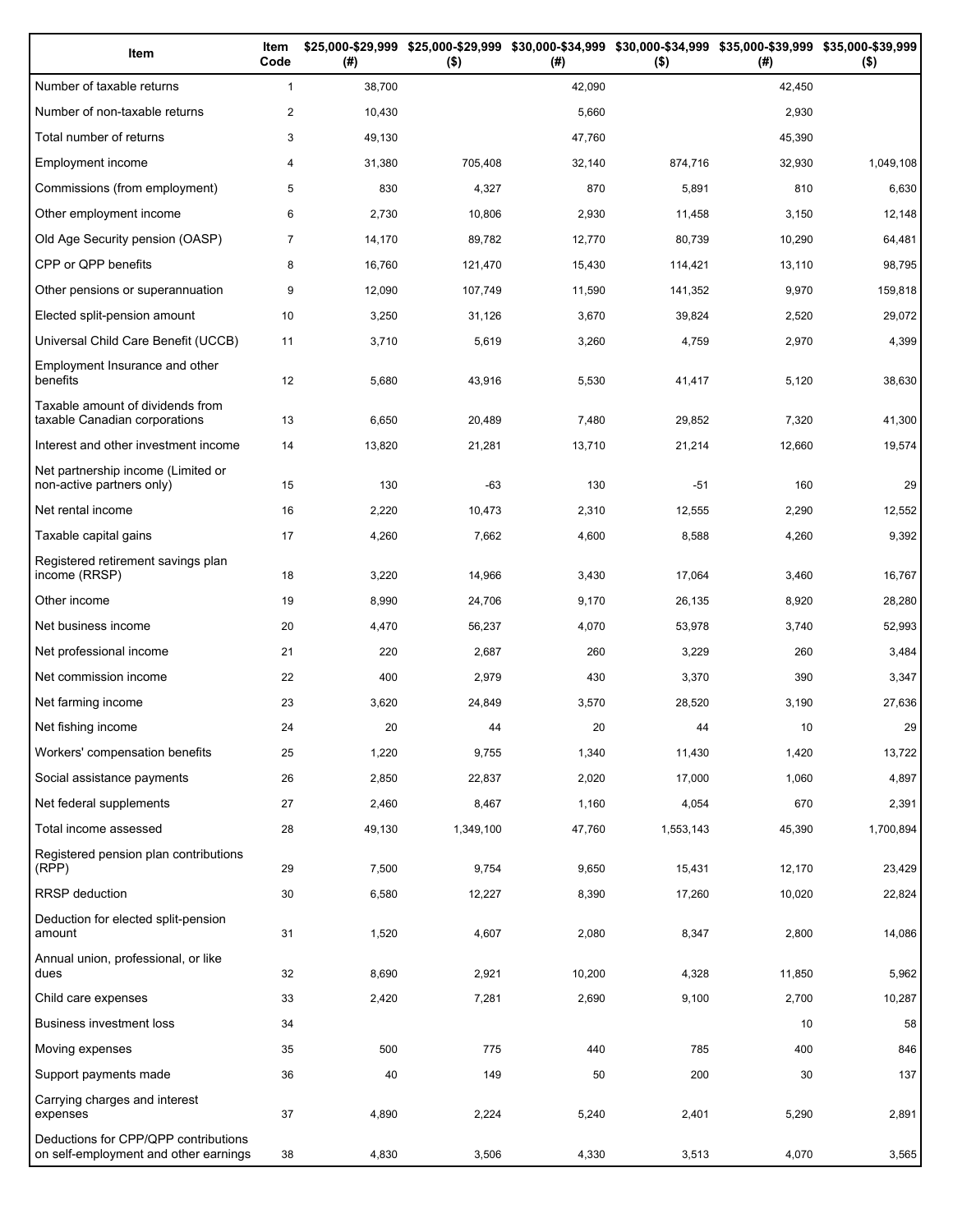| Item                                                                                              | Item<br>Code | (#)    | $($ \$)   | \$25,000-\$29,999 \$25,000-\$29,999 \$30,000-\$34,999 \$30,000-\$34,999 \$35,000-\$39,999 \$35,000-\$39,999<br>(#) | $($ \$)   | (#)    | $($ \$)   |
|---------------------------------------------------------------------------------------------------|--------------|--------|-----------|--------------------------------------------------------------------------------------------------------------------|-----------|--------|-----------|
| Deductions for provincial parental<br>insurance plan (PPIP) premiums on<br>self-employment income | 39           |        |           |                                                                                                                    |           |        |           |
| Exploration and development expenses                                                              | 40           | 70     | 105       | 80                                                                                                                 | 153       | 90     | 95        |
| Other employment expenses                                                                         | 41           | 620    | 1,444     | 880                                                                                                                | 1,937     | 1,060  | 2,542     |
| Clergy residence deduction                                                                        | 42           | 60     | 439       | 110                                                                                                                | 816       | 120    | 1,054     |
| Other deductions                                                                                  | 43           | 1,520  | 1,309     | 1,500                                                                                                              | 1,008     | 1,380  | 1,108     |
| Total deductions before adjustments                                                               | 44           | 25,780 | 46,775    | 28,350                                                                                                             | 65,525    | 30,370 | 88,895    |
| Social benefits repayment                                                                         | 45           |        |           |                                                                                                                    |           |        |           |
| Net income after adjustments                                                                      | 46           | 49,110 | 1,302,621 | 47,750                                                                                                             | 1,487,738 | 45,380 | 1,612,052 |
| Canadian Forces personnel and police<br>deduction                                                 | 47           |        |           |                                                                                                                    |           |        |           |
| Security options deductions                                                                       | 48           |        |           |                                                                                                                    |           |        |           |
| Other payments deductions                                                                         | 49           | 5,990  | 41,081    | 4,260                                                                                                              | 32,484    | 2,980  | 21,010    |
| Non-capital losses of other years                                                                 | 50           | 80     | 446       | 70                                                                                                                 | 366       | 60     | 456       |
| Net capital losses of other years                                                                 | 51           | 840    | 760       | 1,010                                                                                                              | 900       | 980    | 937       |
| Capital gains deduction                                                                           | 52           | 160    | 1,036     | 200                                                                                                                | 1,653     | 220    | 2,994     |
| Northern residents deductions                                                                     | 53           | 460    | 1,140     | 440                                                                                                                | 1,091     | 400    | 976       |
| Additional deductions                                                                             | 54           | 200    | 898       | 180                                                                                                                | 922       | 130    | 736       |
| Farming/fishing losses of prior years                                                             | 55           | 130    | 877       | 120                                                                                                                | 853       | 110    | 855       |
| Total deductions from net income                                                                  | 56           | 7,610  | 46,277    | 6,070                                                                                                              | 38,270    | 4,710  | 27,967    |
| Taxable income assessed                                                                           | 57           | 48,840 | 1,256,447 | 47,500                                                                                                             | 1,449,551 | 45,260 | 1,584,613 |
| Basic personal amount                                                                             | 58           | 49,130 | 541,290   | 47,760                                                                                                             | 526,402   | 45,390 | 500,489   |
| Age amount                                                                                        | 59           | 14,190 | 97,211    | 12,780                                                                                                             | 87,555    | 10,300 | 67,481    |
| Spouse or common-law partner<br>amount                                                            | 60           | 4,010  | 28,544    | 3,570                                                                                                              | 26,157    | 3,320  | 24,753    |
| Amount for eligible dependant                                                                     | 61           | 2,200  | 23,339    | 2,090                                                                                                              | 21,981    | 1,850  | 19,467    |
| Amount for children 17 and under                                                                  | 62           | 5,750  | 24,255    | 5,740                                                                                                              | 23,442    | 5,870  | 24,109    |
| Amount for infirm dependants age 18<br>or older                                                   | 63           | 30     | 147       | 20                                                                                                                 | 89        | 40     | 175       |
| CPP or QPP contributions through<br>employment                                                    | 64           | 29,130 | 28,950    | 30,170                                                                                                             | 37,034    | 30,990 | 45,322    |
| CPP or QPP contributions on<br>self-employment and other earnings                                 | 65           | 4,830  | 3,506     | 4,330                                                                                                              | 3,513     | 4,070  | 3,565     |
| Employment Insurance premiums                                                                     | 66           | 29,040 | 12,731    | 29,840                                                                                                             | 15,737    | 30,530 | 18,752    |
| PPIP premiums paid                                                                                | 67           |        |           |                                                                                                                    |           |        |           |
| PPIP premiums payable on<br>employment income                                                     | 68           |        |           |                                                                                                                    |           |        |           |
| PPIP premiums payable on<br>self-employment income                                                | 69           |        |           |                                                                                                                    |           |        |           |
| Volunteer firefighters' amount                                                                    | 70           | 70     | 207       | 90                                                                                                                 | 255       | 90     | 273       |
| Canada employment amount                                                                          | 71           | 32,090 | 35,143    | 32,930                                                                                                             | 36,080    | 33,730 | 37,008    |
| Public transit amount                                                                             | 72           | 1,780  | 688       | 1,480                                                                                                              | 598       | 1,260  | 517       |
| Children's fitness amount                                                                         | 73           | 1,740  | 779       | 2,120                                                                                                              | 975       | 2,400  | 1,115     |
| Children's arts amount                                                                            | 74           | 530    | 232       | 680                                                                                                                | 293       | 770    | 346       |
| Home buyers' amount                                                                               | 75           | 300    | 1,258     | 440                                                                                                                | 1,937     | 570    | 2,539     |
| Pension income amount                                                                             | 76           | 13,710 | 26,522    | 12,970                                                                                                             | 25,360    | 11,100 | 21,668    |
| Caregiver amount                                                                                  | 77           | 190    | 914       | 240                                                                                                                | 1,180     | 230    | 1,174     |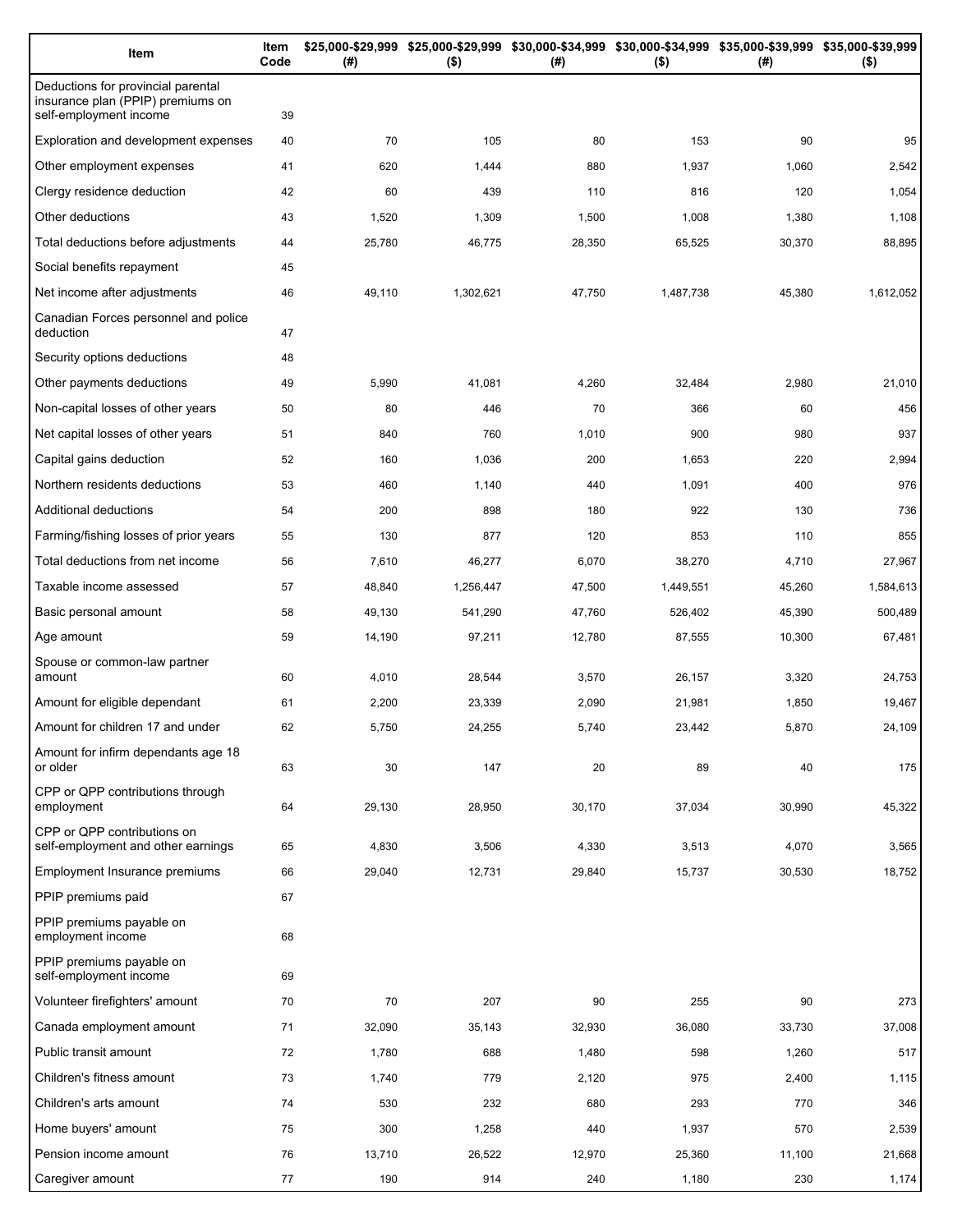| Item                                                                 | Item<br>Code | (#)    | $($ \$) | (#)    | $($ \$) | \$25,000-\$29,999 \$25,000-\$29,999 \$30,000-\$34,999 \$30,000-\$34,999 \$35,000-\$39,999 \$35,000-\$39,999<br>(#) | $($ \$) |
|----------------------------------------------------------------------|--------------|--------|---------|--------|---------|--------------------------------------------------------------------------------------------------------------------|---------|
| Disability amount                                                    | 78           | 1,880  | 14,430  | 1,740  | 13,392  | 1,370                                                                                                              | 10,555  |
| Disability amount transferred from a<br>dependant                    | 79           | 270    | 2,408   | 300    | 2,732   | 330                                                                                                                | 3,063   |
| Interest paid on student loans                                       | 80           | 1,320  | 589     | 1,560  | 786     | 1,690                                                                                                              | 826     |
| Tuition, education, and textbook<br>amounts                          | 81           | 5,450  | 37,842  | 4,800  | 34,627  | 4,230                                                                                                              | 29,856  |
| Tuition, education, and textbook<br>amounts transferred from a child | 82           | 220    | 982     | 360    | 1,612   | 470                                                                                                                | 2,189   |
| Amounts transferred from spouse or<br>common-law partner             | 83           | 2,880  | 15,515  | 2,240  | 12,195  | 1,980                                                                                                              | 10,335  |
| Medical expenses                                                     | 84           | 13,340 | 33,713  | 12,640 | 34,654  | 10,510                                                                                                             | 29,496  |
| Total tax credits on personal amounts                                | 85           | 49,130 | 139,682 | 47,760 | 136,290 | 45,390                                                                                                             | 128,264 |
| Allowable charitable donations and<br>government gifts               | 86           | 9,990  | 8,962   | 11,530 | 12,277  | 12,020                                                                                                             | 13,161  |
| Eligible cultural and ecological gifts                               | 87           |        |         |        |         | 10                                                                                                                 | 16      |
| Total tax credit on donations and gifts                              | 88           | 9,910  | 2,406   | 11,450 | 3,336   | 11,950                                                                                                             | 3,583   |
| Total federal non-refundable tax credits                             | 89           | 49,130 | 142,087 | 47,760 | 139,626 | 45,390                                                                                                             | 131,846 |
| Federal dividend tax credit                                          | 90           | 5,850  | 1,973   | 7,160  | 3,310   | 7,190                                                                                                              | 4,781   |
| Overseas employment tax credit                                       | 91           |        |         |        |         |                                                                                                                    |         |
| Minimum tax carryover                                                | 92           | 140    | 144     | 190    | 263     | 200                                                                                                                | 350     |
| Basic federal tax                                                    | 93           | 37,800 | 51,171  | 41,290 | 77,531  | 41,670                                                                                                             | 102,249 |
| Federal Foreign Tax Credit                                           | 94           | 1,260  | 47      | 1,700  | 79      | 1,750                                                                                                              | 71      |
| Federal Political contribution tax credit                            | 95           | 300    | 35      | 380    | 50      | 460                                                                                                                | 73      |
| <b>Investment Tax Credit</b>                                         | 96           | 40     | 18      | 40     | 16      | 110                                                                                                                | 24      |
| Labour-sponsored funds tax credit                                    | 97           | 250    | 111     | 370    | 194     | 500                                                                                                                | 265     |
| Alternative minimum tax payable                                      | 98           |        |         |        |         |                                                                                                                    |         |
| Net federal tax                                                      | 99           | 37,610 | 50,963  | 41,130 | 77,198  | 41,540                                                                                                             | 101,822 |
| CPP contributions on self-employment                                 | 100          | 4,830  | 7,012   | 4,330  | 7,025   | 4,070                                                                                                              | 7,130   |
| Social Benefits repayment                                            | 101          |        |         |        |         |                                                                                                                    |         |
| <b>Net Provincial Tax</b>                                            | 102          | 28,890 | 21.124  | 34,810 | 37,175  | 37,520                                                                                                             | 53,262  |
| Total tax payable                                                    | 103          | 38.700 | 79.105  | 42,090 | 121,404 | 42.450                                                                                                             | 162,217 |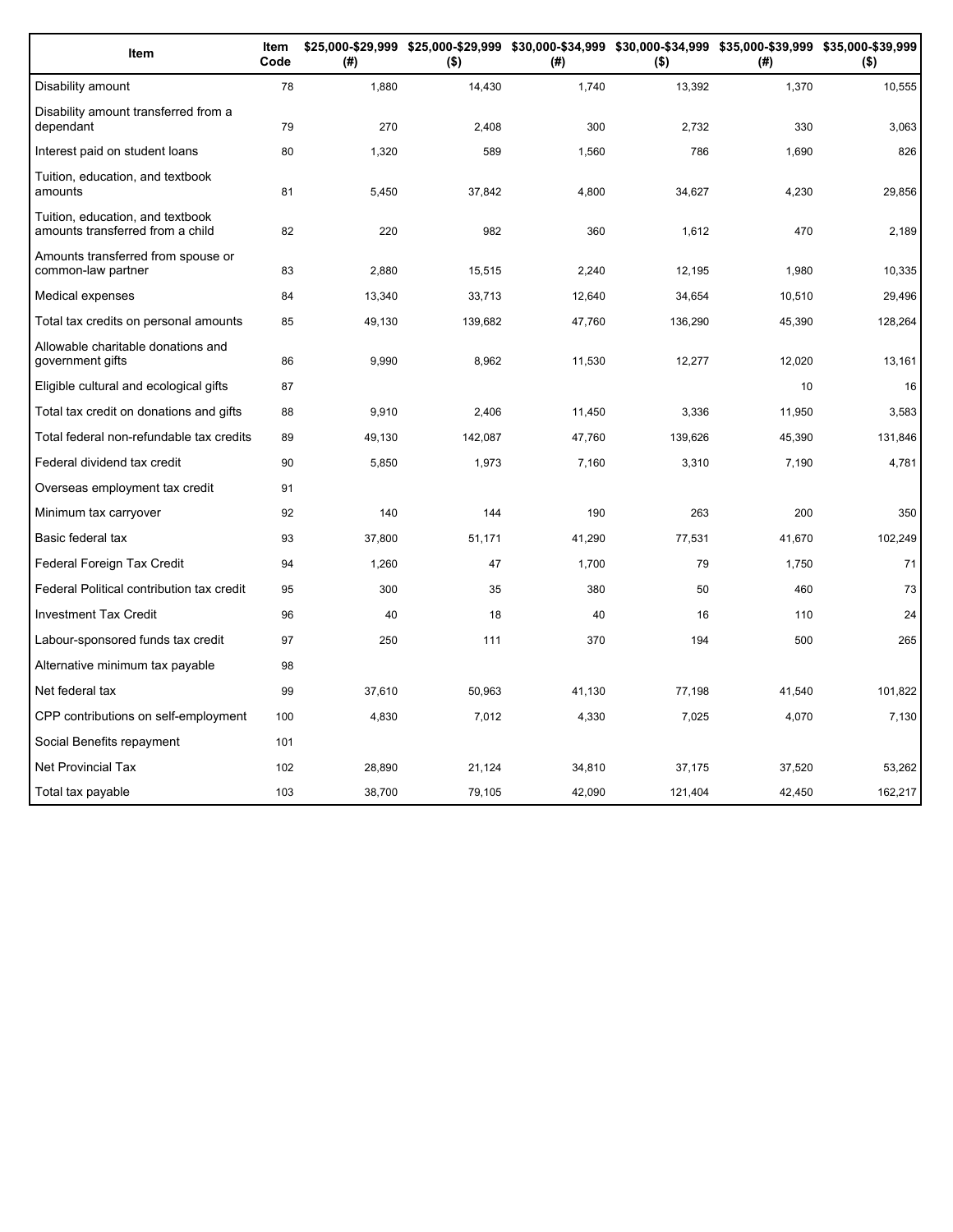| Item                                                                                           | Item<br>Code   | (#)    | \$40,000-\$44,999 \$40,000-\$44,999 \$45,000-\$49,999 \$45,000-\$49,999<br>$($ \$) | (#)    | $($ \$)   | \$50,000-<br>\$54,999<br>(#) | \$50,000-<br>\$54,999<br>$($ \$) |
|------------------------------------------------------------------------------------------------|----------------|--------|------------------------------------------------------------------------------------|--------|-----------|------------------------------|----------------------------------|
| Number of taxable returns                                                                      | $\mathbf{1}$   | 44,360 |                                                                                    | 37,790 |           | 32,830                       |                                  |
| Number of non-taxable returns                                                                  | 2              | 1,670  |                                                                                    | 840    |           | 470                          |                                  |
| Total number of returns                                                                        | 3              | 46,020 |                                                                                    | 38,630 |           | 33,300                       |                                  |
| Employment income                                                                              | 4              | 33,340 | 1,177,641                                                                          | 29,790 | 1,199,508 | 26,390                       | 1,180,735                        |
| Commissions (from employment)                                                                  | 5              | 840    | 8,403                                                                              | 790    | 8,240     | 710                          | 9,635                            |
| Other employment income                                                                        | 6              | 3,060  | 11,243                                                                             | 2,800  | 11,118    | 2,800                        | 8,761                            |
| Old Age Security pension (OASP)                                                                | $\overline{7}$ | 10,380 | 65,114                                                                             | 7,240  | 44,873    | 5,690                        | 35,411                           |
| CPP or QPP benefits                                                                            | 8              | 13,420 | 100,470                                                                            | 9,830  | 74,965    | 7,870                        | 61,316                           |
| Other pensions or superannuation                                                               | 9              | 10,410 | 194,852                                                                            | 7,660  | 175,580   | 6,150                        | 158,816                          |
| Elected split-pension amount                                                                   | 10             | 3,890  | 45,608                                                                             | 1,870  | 20,263    | 1,190                        | 11,722                           |
| Universal Child Care Benefit (UCCB)                                                            | 11             | 2,630  | 3,909                                                                              | 2,150  | 3,182     | 1,810                        | 2,718                            |
| Employment Insurance and other benefits                                                        | 12             | 4,440  | 33,190                                                                             | 3,750  | 27,653    | 3,000                        | 22,078                           |
| Taxable amount of dividends from taxable Canadian<br>corporations                              | 13             | 9,450  | 65,700                                                                             | 7,850  | 66,918    | 7,140                        | 80,162                           |
| Interest and other investment income                                                           | 14             | 13,690 | 23,487                                                                             | 11,480 | 18,575    | 9,860                        | 16,360                           |
| Net partnership income (Limited or non-active<br>partners only)                                | 15             | 210    | $-47$                                                                              | 210    | $-53$     | 200                          | $-29$                            |
| Net rental income                                                                              | 16             | 2,540  | 15,184                                                                             | 2,370  | 14,291    | 2,190                        | 13,240                           |
| Taxable capital gains                                                                          | 17             | 5,420  | 14,014                                                                             | 4,440  | 11,973    | 3,850                        | 13,387                           |
| Registered retirement savings plan income (RRSP)                                               | 18             | 3,900  | 21,347                                                                             | 3,300  | 16,640    | 3,110                        | 16,370                           |
| Other income                                                                                   | 19             | 9,960  | 35,202                                                                             | 8,410  | 28,392    | 7,300                        | 24,243                           |
| Net business income                                                                            | 20             | 3,710  | 54,886                                                                             | 3,270  | 52,470    | 2,670                        | 43,265                           |
| Net professional income                                                                        | 21             | 250    | 3,911                                                                              | 200    | 2,877     | 220                          | 3,965                            |
| Net commission income                                                                          | 22             | 420    | 4,271                                                                              | 370    | 3,688     | 330                          | 3,992                            |
| Net farming income                                                                             | 23             | 4,340  | 63,107                                                                             | 3,120  | 39,404    | 2,600                        | 31,536                           |
| Net fishing income                                                                             | 24             |        |                                                                                    |        |           |                              |                                  |
| Workers' compensation benefits                                                                 | 25             | 1,260  | 11,092                                                                             | 1,030  | 7,611     | 880                          | 6,097                            |
| Social assistance payments                                                                     | 26             | 520    | 2,217                                                                              | 280    | 1,059     | 160                          | 753                              |
| Net federal supplements                                                                        | 27             | 380    | 1,082                                                                              | 230    | 670       | 150                          | 506                              |
| Total income assessed                                                                          | 28             | 46,020 | 1,957,363                                                                          | 38,630 | 1,831,371 | 33,300                       | 1,746,028                        |
| Registered pension plan contributions (RPP)                                                    | 29             | 13,250 | 29,421                                                                             | 12,850 | 32,397    | 11,720                       | 33,426                           |
| RRSP deduction                                                                                 | 30             | 11,510 | 28,603                                                                             | 12,040 | 35,178    | 11,620                       | 38,858                           |
| Deduction for elected split-pension amount                                                     | 31             | 2,960  | 19,173                                                                             | 3,030  | 23,613    | 2,560                        | 24,838                           |
| Annual union, professional, or like dues                                                       | 32             | 12,320 | 7,203                                                                              | 11,450 | 7,366     | 10,160                       | 7,217                            |
| Child care expenses                                                                            | 33             | 2,570  | 10,336                                                                             | 2,340  | 9,593     | 2,030                        | 9,177                            |
| <b>Business investment loss</b>                                                                | 34             | 10     | 133                                                                                | 10     | 123       |                              |                                  |
| Moving expenses                                                                                | 35             | 370    | 779                                                                                | 360    | 1,057     | 290                          | 915                              |
| Support payments made                                                                          | 36             | 50     | 243                                                                                | 50     | 275       | 60                           | 393                              |
| Carrying charges and interest expenses                                                         | 37             | 5,630  | 3,364                                                                              | 5,140  | 3,558     | 4,590                        | 3,528                            |
| Deductions for CPP/QPP contributions on<br>self-employment and other earnings                  | 38             | 4,270  | 4,179                                                                              | 3,850  | 4,103     | 3,030                        | 3,403                            |
| Deductions for provincial parental insurance plan<br>(PPIP) premiums on self-employment income | 39             |        |                                                                                    |        |           |                              |                                  |
| Exploration and development expenses                                                           | 40             | 110    | 137                                                                                | 140    | 299       | 100                          | 170                              |
| Other employment expenses                                                                      | 41             | 1,170  | 3,117                                                                              | 1,290  | 3,791     | 1,340                        | 4,624                            |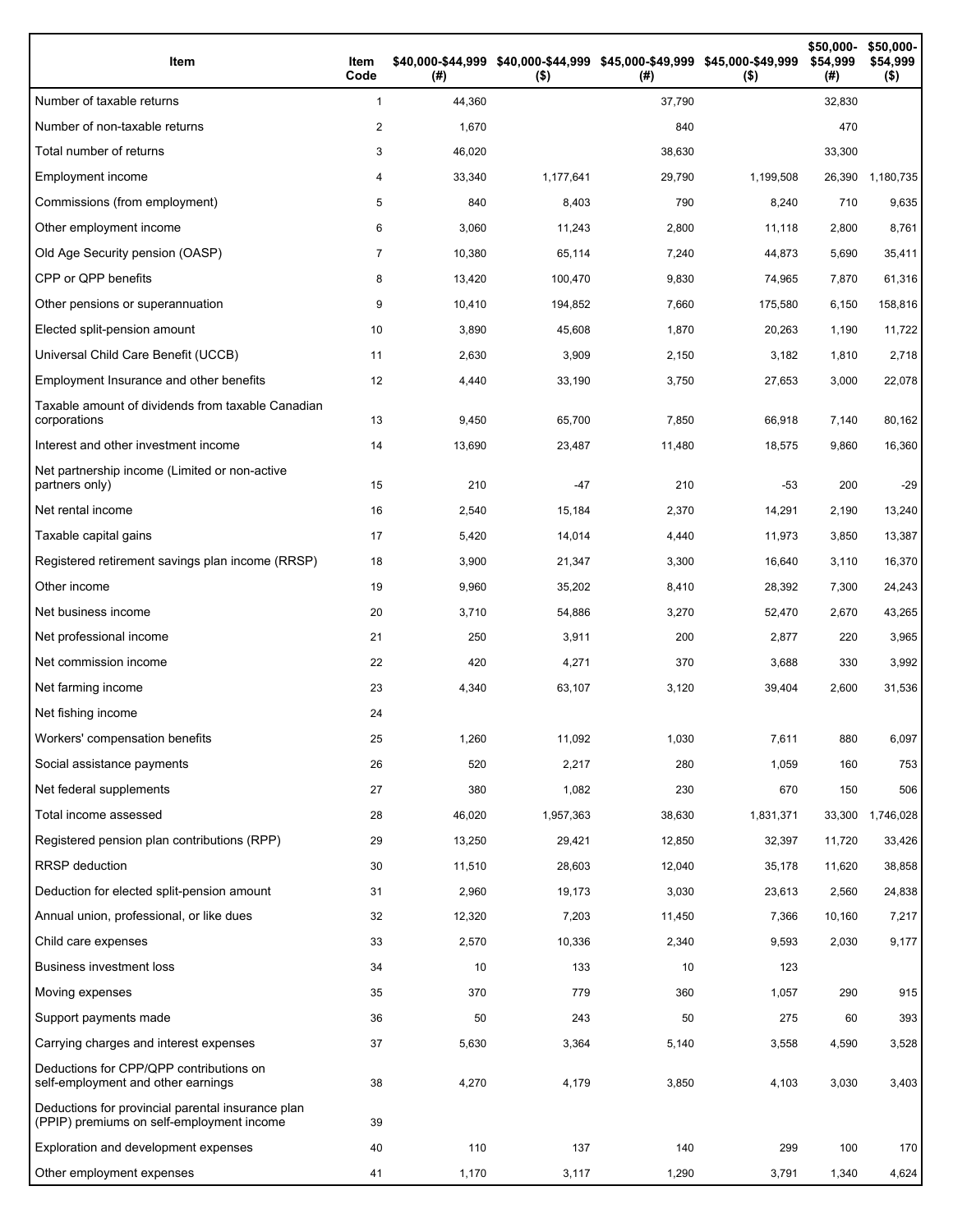| Item                                                                 | Item<br>Code | (# )   | \$40,000-\$44,999 \$40,000-\$44,999 \$45,000-\$49,999 \$45,000-\$49,999<br>$($ \$) | (# )   | $($ \$)   | \$50,000-<br>\$54,999<br>(#) | \$50,000-<br>\$54,999<br>$($ \$) |
|----------------------------------------------------------------------|--------------|--------|------------------------------------------------------------------------------------|--------|-----------|------------------------------|----------------------------------|
| Clergy residence deduction                                           | 42           | 150    | 1,552                                                                              | 130    | 1,459     | 150                          | 1,721                            |
| Other deductions                                                     | 43           | 1,280  | 1,090                                                                              | 1,090  | 1,065     | 830                          | 944                              |
| Total deductions before adjustments                                  | 44           | 31,710 | 109,358                                                                            | 29,670 | 123,893   | 26,040                       | 129,325                          |
| Social benefits repayment                                            | 45           |        |                                                                                    |        |           |                              |                                  |
| Net income after adjustments                                         | 46           | 46,020 | 1,848,005                                                                          | 38,620 | 1,707,481 | 33,300                       | 1,616,712                        |
| Canadian Forces personnel and police deduction                       | 47           |        |                                                                                    |        |           |                              |                                  |
| Security options deductions                                          | 48           |        |                                                                                    | 20     | 41        |                              |                                  |
| Other payments deductions                                            | 49           | 2,080  | 14,391                                                                             | 1,490  | 9,340     | 1,160                        | 7,357                            |
| Non-capital losses of other years                                    | 50           | 30     | 212                                                                                | 50     | 530       | 40                           | 354                              |
| Net capital losses of other years                                    | 51           | 1,120  | 1,141                                                                              | 1,070  | 1,214     | 890                          | 1,133                            |
| Capital gains deduction                                              | 52           | 290    | 3,588                                                                              | 280    | 4,278     | 310                          | 4,944                            |
| Northern residents deductions                                        | 53           | 400    | 994                                                                                | 330    | 879       | 330                          | 902                              |
| Additional deductions                                                | 54           | 170    | 1,139                                                                              | 120    | 854       | 80                           | 409                              |
| Farming/fishing losses of prior years                                | 55           | 110    | 948                                                                                | 80     | 928       | 60                           | 527                              |
| Total deductions from net income                                     | 56           | 4,050  | 22,432                                                                             | 3,310  | 18,071    | 2,760                        | 15,637                           |
| Taxable income assessed                                              | 57           | 45,980 | 1,825,732                                                                          | 38,610 | 1,689,439 | 33,290                       | 1,601,098                        |
| Basic personal amount                                                | 58           | 46,020 | 507,613                                                                            | 38,630 | 426,161   | 33,300                       | 367,415                          |
| Age amount                                                           | 59           | 10,400 | 61,504                                                                             | 7,250  | 39,421    | 5,700                        | 27,672                           |
| Spouse or common-law partner amount                                  | 60           | 3,040  | 22,427                                                                             | 2,490  | 18,560    | 2,320                        | 17,174                           |
| Amount for eligible dependant                                        | 61           | 1,620  | 16,814                                                                             | 1,390  | 14,444    | 1,090                        | 11,227                           |
| Amount for children 17 and under                                     | 62           | 6,060  | 24,658                                                                             | 5,640  | 22,723    | 5,250                        | 21,249                           |
| Amount for infirm dependants age 18 or older                         | 63           | 20     | 70                                                                                 | 30     | 167       | 30                           | 151                              |
| CPP or QPP contributions through employment                          | 64           | 30,610 | 51,328                                                                             | 28,030 | 53,194    | 24,860                       | 51,955                           |
| CPP or QPP contributions on self-employment and<br>other earnings    | 65           | 4,270  | 4,179                                                                              | 3,850  | 4,103     | 3,030                        | 3,403                            |
| Employment Insurance premiums                                        | 66           | 30,030 | 20,830                                                                             | 27,430 | 21,137    | 24,190                       | 19,510                           |
| PPIP premiums paid                                                   | 67           |        |                                                                                    |        |           |                              |                                  |
| PPIP premiums payable on employment income                           | 68           |        |                                                                                    |        |           |                              |                                  |
| PPIP premiums payable on self-employment income                      | 69           |        |                                                                                    |        |           |                              |                                  |
| Volunteer firefighters' amount                                       | 70           | 110    | 339                                                                                | 130    | 378       | 130                          | 384                              |
| Canada employment amount                                             | 71           | 34,120 | 37,420                                                                             | 30,370 | 33,423    | 26,820                       | 29,568                           |
| Public transit amount                                                | 72           | 1,080  | 450                                                                                | 870    | 350       | 720                          | 281                              |
| Children's fitness amount                                            | 73           | 2,610  | 1,220                                                                              | 2,620  | 1,264     | 2,620                        | 1,332                            |
| Children's arts amount                                               | 74           | 840    | 381                                                                                | 860    | 397       | 890                          | 408                              |
| Home buyers' amount                                                  | 75           | 680    | 3,001                                                                              | 660    | 2,929     | 640                          | 2,874                            |
| Pension income amount                                                | 76           | 11,840 | 23,244                                                                             | 8,750  | 17,126    | 6,860                        | 13,436                           |
| Caregiver amount                                                     | 77           | 270    | 1,447                                                                              | 230    | 1,159     | 210                          | 1,087                            |
| Disability amount                                                    | 78           | 1,160  | 8,939                                                                              | 860    | 6,604     | 650                          | 4,977                            |
| Disability amount transferred from a dependant                       | 79           | 360    | 3,374                                                                              | 380    | 3,567     | 320                          | 3,129                            |
| Interest paid on student loans                                       | 80           | 1,640  | 915                                                                                | 1,480  | 839       | 1,350                        | 874                              |
| Tuition, education, and textbook amounts                             | 81           | 3,730  | 24,670                                                                             | 3,110  | 19,765    | 2,480                        | 15,055                           |
| Tuition, education, and textbook amounts transferred<br>from a child | 82           | 550    | 2,597                                                                              | 620    | 2,903     | 640                          | 3,090                            |
| Amounts transferred from spouse or common-law<br>partner             | 83           | 1,520  | 8,137                                                                              | 1,110  | 5,689     | 870                          | 4,591                            |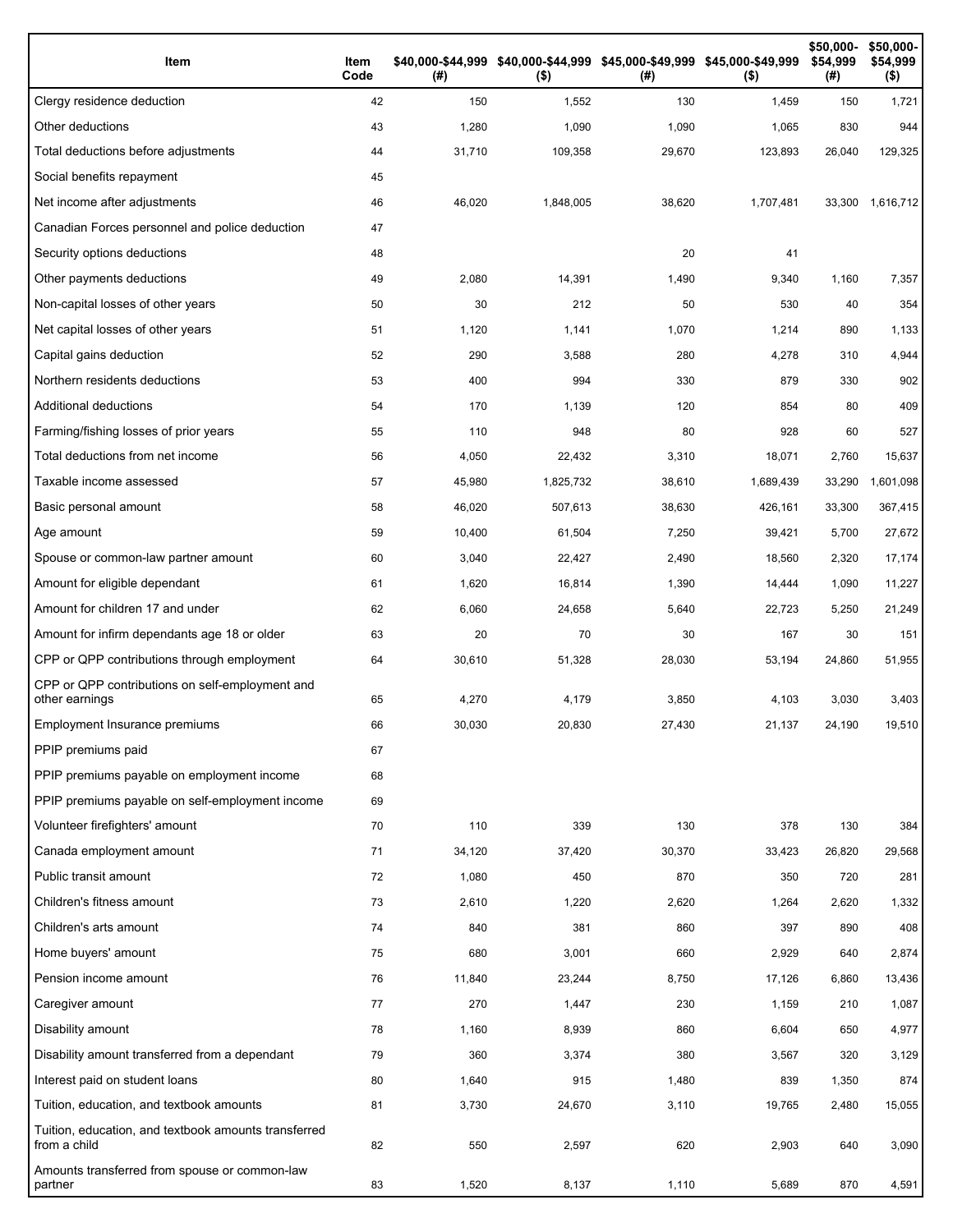| Item                                                | Item<br>Code | \$40.000-\$44.999<br>(#) | $($ \$) | \$40,000-\$44,999 \$45,000-\$49,999 \$45,000-\$49,999<br>(#) | $($ \$) | \$50,000-<br>\$54,999<br>(#) | \$50,000-<br>\$54,999<br>$($ \$) |
|-----------------------------------------------------|--------------|--------------------------|---------|--------------------------------------------------------------|---------|------------------------------|----------------------------------|
| Medical expenses                                    | 84           | 10,170                   | 30,782  | 7,080                                                        | 21,680  | 5,350                        | 19,211                           |
| Total tax credits on personal amounts               | 85           | 46,020                   | 128,458 | 38,630                                                       | 107,700 | 33,300                       | 93,014                           |
| Allowable charitable donations and government gifts | 86           | 13,740                   | 18,320  | 11,980                                                       | 16,001  | 10,800                       | 14,598                           |
| Eligible cultural and ecological gifts              | 87           |                          |         |                                                              |         | 10                           | 4                                |
| Total tax credit on donations and gifts             | 88           | 13,670                   | 5,045   | 11,920                                                       | 4,397   | 10,780                       | 4,018                            |
| Total federal non-refundable tax credits            | 89           | 46,020                   | 133,503 | 38,630                                                       | 112,097 | 33,300                       | 97,032                           |
| Federal dividend tax credit                         | 90           | 9,400                    | 8,071   | 7,850                                                        | 8,504   | 7,170                        | 10,395                           |
| Overseas employment tax credit                      | 91           |                          |         |                                                              |         |                              |                                  |
| Minimum tax carryover                               | 92           | 300                      | 740     | 220                                                          | 593     | 230                          | 720                              |
| Basic federal tax                                   | 93           | 43,360                   | 132,543 | 37,070                                                       | 137,406 | 32,120                       | 145,067                          |
| Federal Foreign Tax Credit                          | 94           | 2,250                    | 125     | 1,960                                                        | 144     | 1,690                        | 132                              |
| Federal Political contribution tax credit           | 95           | 510                      | 74      | 470                                                          | 73      | 410                          | 71                               |
| <b>Investment Tax Credit</b>                        | 96           | 90                       | 89      | 80                                                           | 41      | 40                           | 32                               |
| Labour-sponsored funds tax credit                   | 97           | 650                      | 372     | 770                                                          | 424     | 780                          | 473                              |
| Alternative minimum tax payable                     | 98           |                          |         |                                                              |         |                              |                                  |
| Net federal tax                                     | 99           | 43,250                   | 131,887 | 36,970                                                       | 136,728 | 32,060                       | 144,365                          |
| CPP contributions on self-employment                | 100          | 4,270                    | 8,359   | 3,850                                                        | 8,206   | 3,030                        | 6,806                            |
| Social Benefits repayment                           | 101          |                          |         |                                                              |         |                              |                                  |
| <b>Net Provincial Tax</b>                           | 102          | 41,340                   | 74,858  | 36,050                                                       | 79,361  | 31,840                       | 84,278                           |
| Total tax payable                                   | 103          | 44,360                   | 215,110 | 37,790                                                       | 224,302 | 32,830                       | 235,457                          |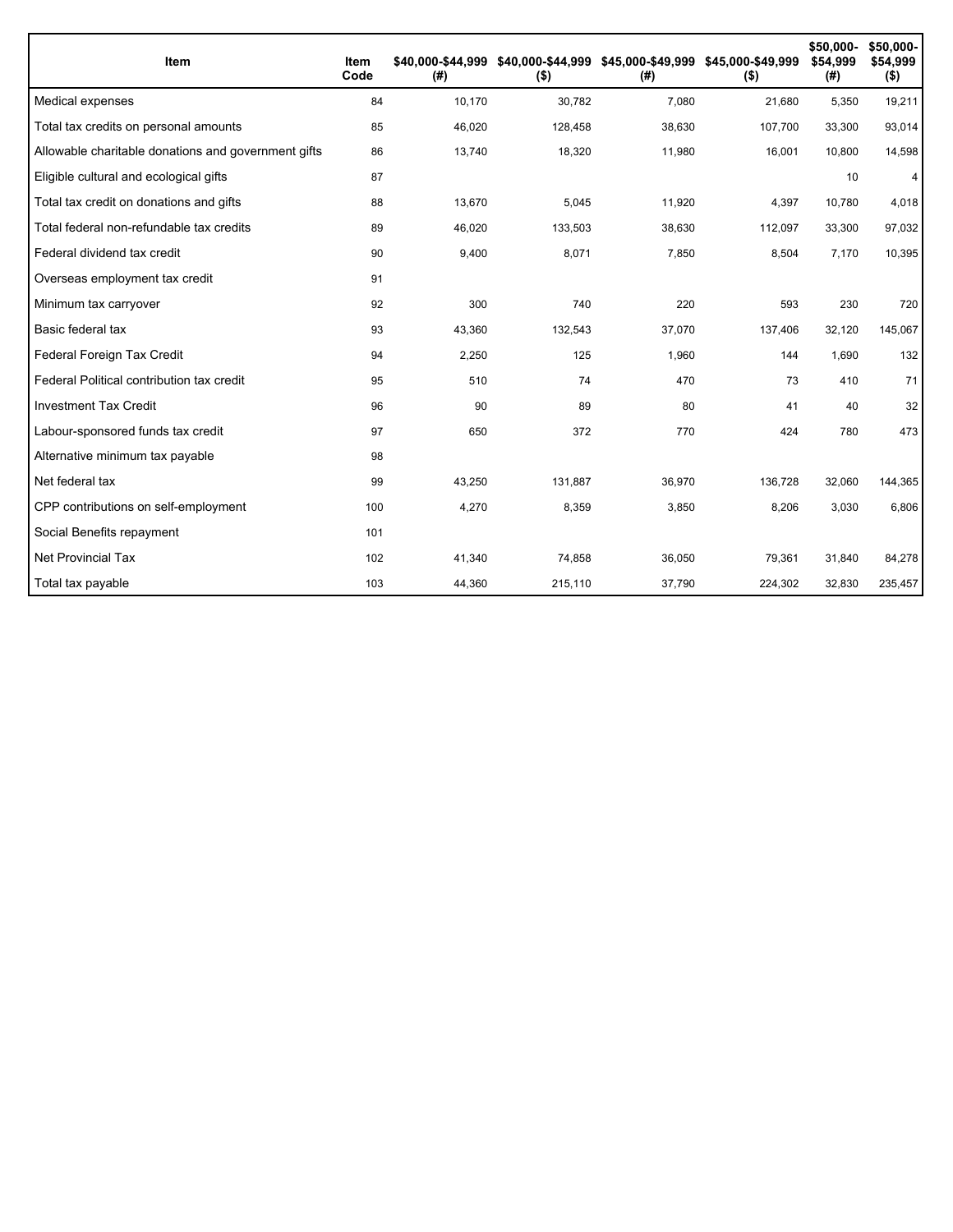| Item                                                                          | Item<br>Code   | (#)    | \$55,000-\$59,999 \$55,000-\$59,999 \$60,000-\$69,999 \$60,000-\$69,999 \$70,000-\$79,999 \$70,000-\$79,999<br>$($ \$) | (# )   | $($ \$)   | (# )   | $($ \$)   |
|-------------------------------------------------------------------------------|----------------|--------|------------------------------------------------------------------------------------------------------------------------|--------|-----------|--------|-----------|
| Number of taxable returns                                                     | $\mathbf{1}$   | 29,060 |                                                                                                                        | 49,110 |           | 39,170 |           |
| Number of non-taxable returns                                                 | $\overline{c}$ | 310    |                                                                                                                        | 420    |           | 220    |           |
| Total number of returns                                                       | 3              | 29,370 |                                                                                                                        | 49,540 |           | 39,390 |           |
| Employment income                                                             | 4              | 23,740 | 1,173,320                                                                                                              | 41,050 | 2,301,531 | 33,440 | 2,183,351 |
| Commissions (from employment)                                                 | 5              | 610    | 8,984                                                                                                                  | 1,100  | 22,269    | 890    | 23,541    |
| Other employment income                                                       | 6              | 2,990  | 8,107                                                                                                                  | 5,510  | 13,822    | 5,290  | 11,005    |
| Old Age Security pension (OASP)                                               | $\overline{7}$ | 4,710  | 29,148                                                                                                                 | 7,200  | 44,319    | 5,290  | 32,375    |
| CPP or QPP benefits                                                           | 8              | 6,600  | 51,819                                                                                                                 | 10,080 | 79,593    | 7,360  | 58,423    |
| Other pensions or superannuation                                              | 9              | 5,230  | 146,855                                                                                                                | 8,020  | 242,173   | 5,810  | 179,297   |
| Elected split-pension amount                                                  | 10             | 950    | 9,231                                                                                                                  | 1,550  | 16,573    | 1,470  | 17,243    |
| Universal Child Care Benefit (UCCB)                                           | 11             | 1,440  | 2,162                                                                                                                  | 2,300  | 3,363     | 1,520  | 2,348     |
| Employment Insurance and other<br>benefits                                    | 12             | 2,500  | 17,452                                                                                                                 | 3,580  | 23,423    | 2,220  | 13,663    |
| Taxable amount of dividends from<br>taxable Canadian corporations             | 13             | 6,500  | 76,095                                                                                                                 | 11,460 | 161,579   | 9,770  | 159,669   |
| Interest and other investment income                                          | 14             | 8,660  | 15,927                                                                                                                 | 14,780 | 27,489    | 12,020 | 24,517    |
| Net partnership income (Limited or<br>non-active partners only)               | 15             | 170    | $-114$                                                                                                                 | 380    | $-174$    | 380    | 171       |
| Net rental income                                                             | 16             | 1,980  | 11,917                                                                                                                 | 3,580  | 20,031    | 3,140  | 18,998    |
| Taxable capital gains                                                         | 17             | 3,550  | 15,021                                                                                                                 | 6,190  | 32,485    | 5,400  | 38,035    |
| Registered retirement savings plan<br>income (RRSP)                           | 18             | 2,720  | 15,466                                                                                                                 | 4,730  | 27,292    | 3,880  | 23,657    |
| Other income                                                                  | 19             | 6,530  | 22,682                                                                                                                 | 11,260 | 42,185    | 9,300  | 36,064    |
| Net business income                                                           | 20             | 2,400  | 43,664                                                                                                                 | 3,840  | 75,046    | 2,920  | 59,636    |
| Net professional income                                                       | 21             | 200    | 3,600                                                                                                                  | 350    | 5,421     | 310    | 6,979     |
| Net commission income                                                         | 22             | 260    | 3,352                                                                                                                  | 480    | 7,574     | 370    | 7,242     |
| Net farming income                                                            | 23             | 2,290  | 26,812                                                                                                                 | 3,890  | 53,462    | 3,160  | 41,897    |
| Net fishing income                                                            | 24             |        |                                                                                                                        |        |           |        |           |
| Workers' compensation benefits                                                | 25             | 680    | 4,013                                                                                                                  | 1,060  | 6,598     | 680    | 4,703     |
| Social assistance payments                                                    | 26             | 110    | 430                                                                                                                    | 130    | 471       | 80     | 246       |
| Net federal supplements                                                       | 27             | 120    | 349                                                                                                                    | 170    | 497       | 130    | 408       |
| Total income assessed                                                         | 28             | 29,370 | 1,687,179                                                                                                              | 49,540 | 3,208,570 | 39,390 | 2,944,873 |
| Registered pension plan contributions<br>(RPP)                                | 29             | 11,240 | 36,532                                                                                                                 | 20,240 | 76,717    | 17,330 | 77,721    |
| RRSP deduction                                                                | 30             | 11,080 | 40,695                                                                                                                 | 20,510 | 85,978    | 18,120 | 85,408    |
| Deduction for elected split-pension<br>amount                                 | 31             | 2,180  | 25,119                                                                                                                 | 3,480  | 43,841    | 2,500  | 30,613    |
| Annual union, professional, or like<br>dues                                   | 32             | 9,910  | 7,702                                                                                                                  | 17,760 | 15,831    | 15,370 | 15,570    |
| Child care expenses                                                           | 33             | 1,710  | 7,708                                                                                                                  | 2,950  | 13,358    | 2,120  | 10,364    |
| Business investment loss                                                      | 34             |        |                                                                                                                        |        |           | 20     | 322       |
| Moving expenses                                                               | 35             | 270    | 960                                                                                                                    | 430    | 1,689     | 320    | 1,510     |
| Support payments made                                                         | 36             | 50     | 314                                                                                                                    | 100    | 657       | 100    | 680       |
| Carrying charges and interest<br>expenses                                     | 37             | 4,130  | 3,176                                                                                                                  | 7,270  | 6,354     | 6,170  | 6,493     |
| Deductions for CPP/QPP contributions<br>on self-employment and other earnings | 38             | 2,320  | 2,858                                                                                                                  | 3,300  | 4,555     | 2,130  | 3,094     |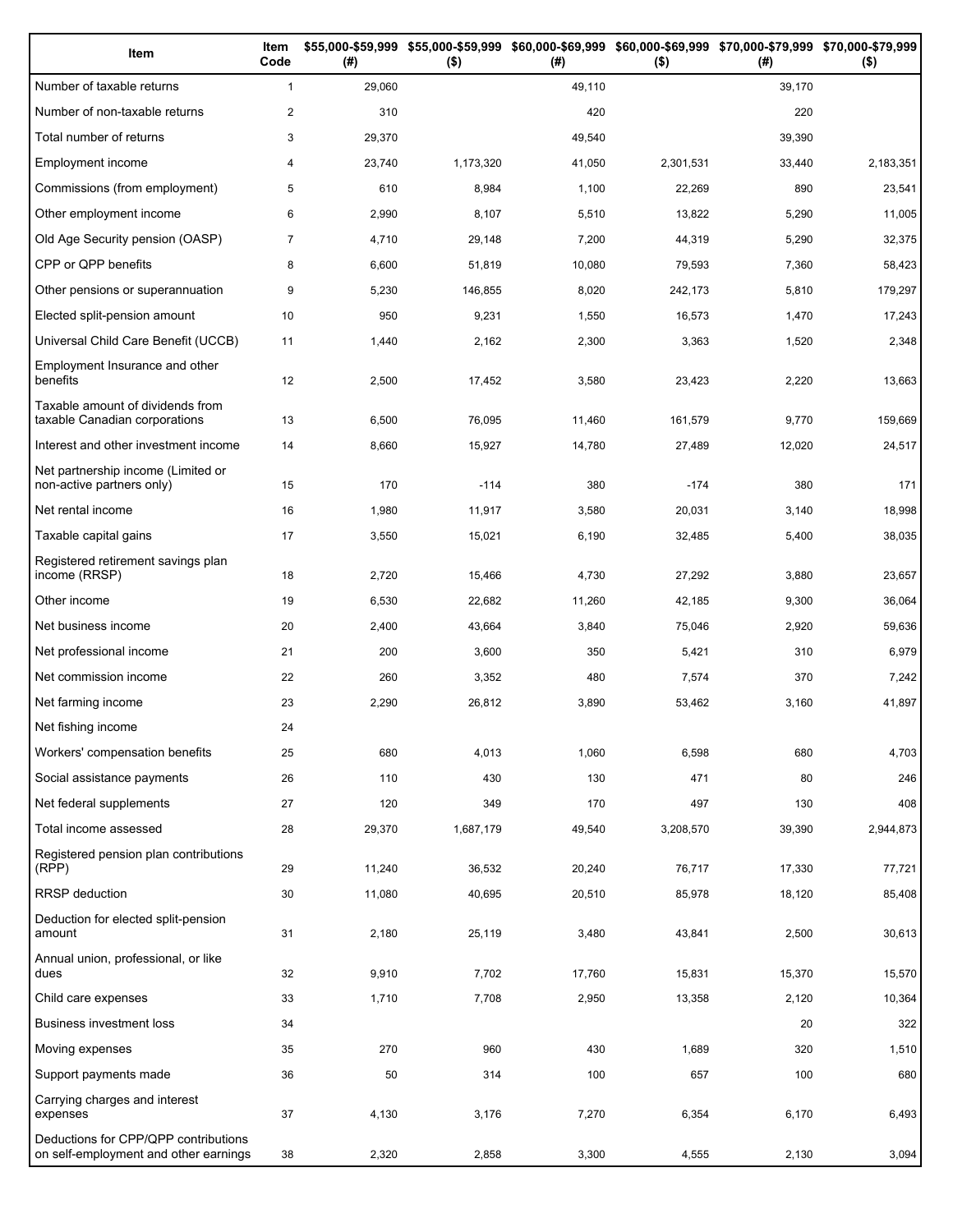| Item                                                                                              | Item<br>Code | (#)    | $($ \$)   | \$55,000-\$59,999 \$55,000-\$59,999 \$60,000-\$69,999 \$60,000-\$69,999 \$70,000-\$79,999 \$70,000-\$79,999<br>(#) | $($ \$)   | (#)    | $($ \$)   |
|---------------------------------------------------------------------------------------------------|--------------|--------|-----------|--------------------------------------------------------------------------------------------------------------------|-----------|--------|-----------|
| Deductions for provincial parental<br>insurance plan (PPIP) premiums on<br>self-employment income | 39           |        |           |                                                                                                                    |           |        |           |
| Exploration and development expenses                                                              | 40           | 110    | 207       | 250                                                                                                                | 575       | 230    | 756       |
| Other employment expenses                                                                         | 41           | 1,380  | 5,021     | 2,910                                                                                                              | 12,136    | 2,700  | 11,599    |
| Clergy residence deduction                                                                        | 42           | 150    | 1,995     | 230                                                                                                                | 3,562     | 130    | 2,176     |
| Other deductions                                                                                  | 43           | 710    | 1,031     | 1,100                                                                                                              | 1,752     | 830    | 1,837     |
| Total deductions before adjustments                                                               | 44           | 23,840 | 133,422   | 41,290                                                                                                             | 267,203   | 33,760 | 248,160   |
| Social benefits repayment                                                                         | 45           | 40     | 4         | 1,210                                                                                                              | 1,134     | 2,970  | 2,498     |
| Net income after adjustments                                                                      | 46           | 29,370 | 1,553,753 | 49,530                                                                                                             | 2,940,272 | 39,390 | 2,694,215 |
| Canadian Forces personnel and police<br>deduction                                                 | 47           |        |           |                                                                                                                    |           |        |           |
| Security options deductions                                                                       | 48           |        |           | 40                                                                                                                 | 92        | 30     | 84        |
| Other payments deductions                                                                         | 49           | 890    | 4,793     | 1,320                                                                                                              | 7,567     | 880    | 5,356     |
| Non-capital losses of other years                                                                 | 50           | 20     | 176       | 30                                                                                                                 | 197       | 30     | 230       |
| Net capital losses of other years                                                                 | 51           | 890    | 1,028     | 1,450                                                                                                              | 2,100     | 1,330  | 2,504     |
| Capital gains deduction                                                                           | 52           | 320    | 6,675     | 690                                                                                                                | 16,797    | 680    | 22,029    |
| Northern residents deductions                                                                     | 53           | 290    | 780       | 530                                                                                                                | 1,426     | 520    | 1,471     |
| Additional deductions                                                                             | 54           | 70     | 262       | 100                                                                                                                | 388       | 80     | 309       |
| Farming/fishing losses of prior years                                                             | 55           | 70     | 943       | 110                                                                                                                | 1,682     | 100    | 1,517     |
| Total deductions from net income                                                                  | 56           | 2,410  | 14,664    | 4,060                                                                                                              | 30,273    | 3,410  | 33,573    |
| Taxable income assessed                                                                           | 57           | 29,360 | 1,539,112 | 49,520                                                                                                             | 2,910,063 | 39,370 | 2,660,887 |
| Basic personal amount                                                                             | 58           | 29,370 | 324,068   | 49,540                                                                                                             | 546,587   | 39,390 | 434,572   |
| Age amount                                                                                        | 59           | 4,720  | 19,951    | 7,210                                                                                                              | 23,510    | 5,300  | 10,277    |
| Spouse or common-law partner<br>amount                                                            | 60           | 2,100  | 15,813    | 3,630                                                                                                              | 26,672    | 3,090  | 23,084    |
| Amount for eligible dependant                                                                     | 61           | 900    | 9,230     | 1,450                                                                                                              | 14,869    | 1,090  | 11,057    |
| Amount for children 17 and under                                                                  | 62           | 4,800  | 19,735    | 9,000                                                                                                              | 37,106    | 8,070  | 33,479    |
| Amount for infirm dependants age 18<br>or older                                                   | 63           | 20     | 77        | 30                                                                                                                 | 149       | 30     | 135       |
| CPP or QPP contributions through<br>employment                                                    | 64           | 22,570 | 48,609    | 39,010                                                                                                             | 85,874    | 31,900 | 71,360    |
| CPP or QPP contributions on<br>self-employment and other earnings                                 | 65           | 2,320  | 2,858     | 3,300                                                                                                              | 4,555     | 2,130  | 3,094     |
| Employment Insurance premiums                                                                     | 66           | 22,070 | 18,115    | 37,810                                                                                                             | 31,616    | 30,880 | 26,282    |
| PPIP premiums paid                                                                                | 67           |        |           |                                                                                                                    |           |        |           |
| PPIP premiums payable on<br>employment income                                                     | 68           |        |           |                                                                                                                    |           |        |           |
| PPIP premiums payable on<br>self-employment income                                                | 69           |        |           |                                                                                                                    |           |        |           |
| Volunteer firefighters' amount                                                                    | 70           | 110    | 339       | 190                                                                                                                | 582       | 180    | 528       |
| Canada employment amount                                                                          | 71           | 24,130 | 26,611    | 41,610                                                                                                             | 45,962    | 33,820 | 37,478    |
| Public transit amount                                                                             | 72           | 580    | 215       | 970                                                                                                                | 366       | 720    | 272       |
| Children's fitness amount                                                                         | 73           | 2,460  | 1,234     | 4,960                                                                                                              | 2,597     | 4,800  | 2,651     |
| Children's arts amount                                                                            | 74           | 790    | 362       | 1,780                                                                                                              | 849       | 1,770  | 853       |
| Home buyers' amount                                                                               | 75           | 570    | 2,581     | 950                                                                                                                | 4,444     | 700    | 3,331     |
| Pension income amount                                                                             | 76           | 5,810  | 11,358    | 8,910                                                                                                              | 17,387    | 6,490  | 12,678    |
| Caregiver amount                                                                                  | 77           | 180    | 907       | 320                                                                                                                | 1,665     | 240    | 1,267     |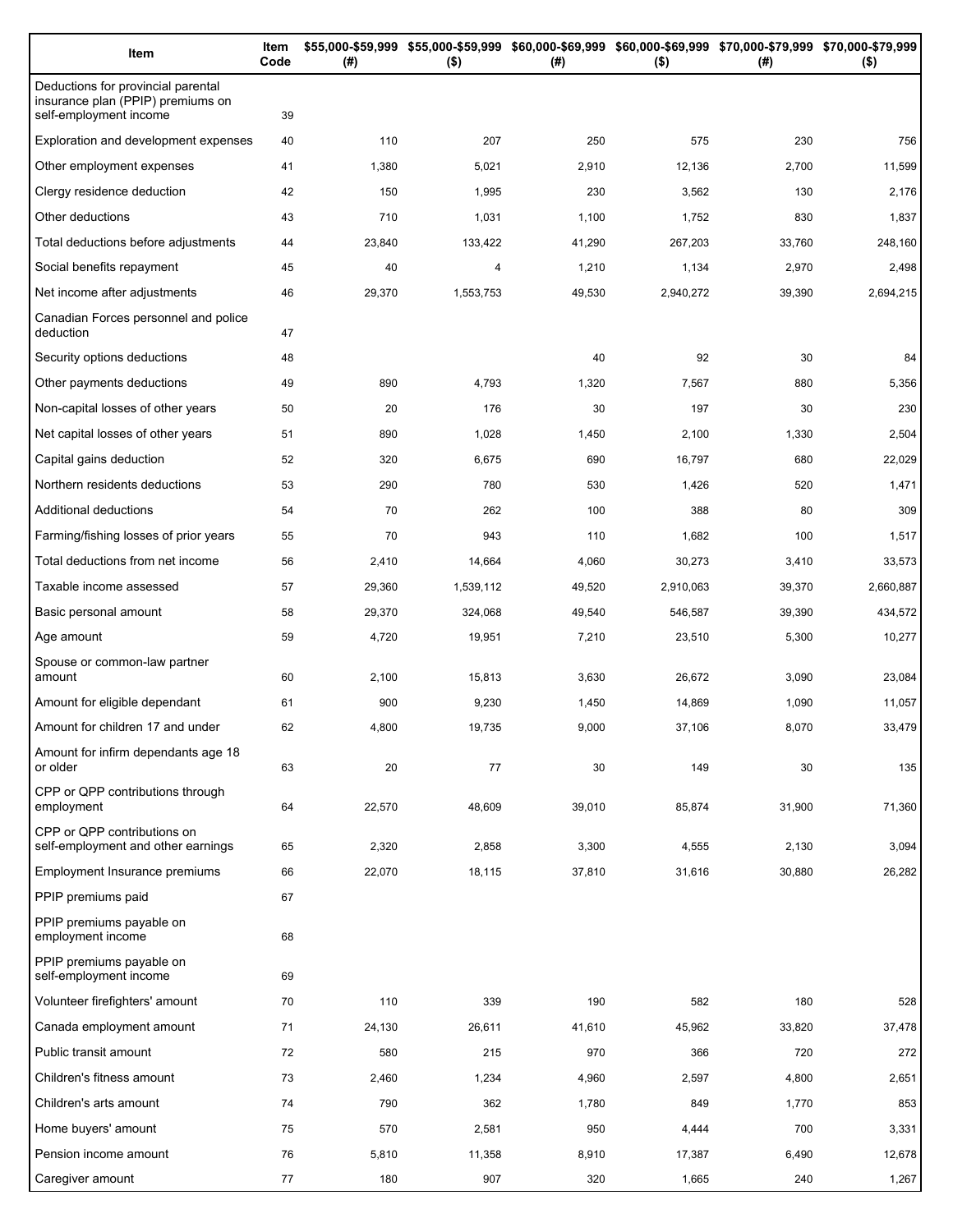| Item                                                                 | Item<br>Code | (#)    | $($ \$) | (#)    | $($ \$)        | \$55,000-\$59,999 \$55,000-\$59,999 \$60,000-\$69,999 \$60,000-\$69,999 \$70,000-\$79,999 \$70,000-\$79,999<br>(# ) | $($ \$) |
|----------------------------------------------------------------------|--------------|--------|---------|--------|----------------|---------------------------------------------------------------------------------------------------------------------|---------|
| Disability amount                                                    | 78           | 510    | 3,938   | 740    | 5,719          | 490                                                                                                                 | 3,767   |
| Disability amount transferred from a<br>dependant                    | 79           | 260    | 2,541   | 490    | 4,834          | 450                                                                                                                 | 4,786   |
| Interest paid on student loans                                       | 80           | 1,350  | 952     | 2,390  | 1,747          | 1,690                                                                                                               | 1,221   |
| Tuition, education, and textbook<br>amounts                          | 81           | 2,170  | 13,000  | 3,360  | 20,451         | 2,400                                                                                                               | 12,302  |
| Tuition, education, and textbook<br>amounts transferred from a child | 82           | 650    | 3,110   | 1,260  | 5,978          | 1,320                                                                                                               | 6,571   |
| Amounts transferred from spouse or<br>common-law partner             | 83           | 740    | 3,556   | 1,170  | 5,557          | 950                                                                                                                 | 4,561   |
| Medical expenses                                                     | 84           | 4,060  | 13,197  | 5,860  | 19,746         | 3,600                                                                                                               | 13,301  |
| Total tax credits on personal amounts                                | 85           | 29,370 | 81,364  | 49,540 | 136,328        | 39,390                                                                                                              | 107,841 |
| Allowable charitable donations and<br>government gifts               | 86           | 10,010 | 14,601  | 17,700 | 25,523         | 14,830                                                                                                              | 22,726  |
| Eligible cultural and ecological gifts                               | 87           |        |         | 10     | $\overline{2}$ | 10                                                                                                                  | 29      |
| Total tax credit on donations and gifts                              | 88           | 9,960  | 4,031   | 17,650 | 7,041          | 14,790                                                                                                              | 6,293   |
| Total federal non-refundable tax credits                             | 89           | 29,370 | 85,395  | 49,540 | 143,369        | 39,390                                                                                                              | 114,134 |
| Federal dividend tax credit                                          | 90           | 6,540  | 10,096  | 11,540 | 21,609         | 9,840                                                                                                               | 21,551  |
| Overseas employment tax credit                                       | 91           |        |         |        |                |                                                                                                                     |         |
| Minimum tax carryover                                                | 92           | 200    | 612     | 390    | 1.293          | 350                                                                                                                 | 1,024   |
| Basic federal tax                                                    | 93           | 28,680 | 154,091 | 48,670 | 324,256        | 38,950                                                                                                              | 329,481 |
| Federal Foreign Tax Credit                                           | 94           | 1,700  | 161     | 2,880  | 275            | 2,670                                                                                                               | 352     |
| Federal Political contribution tax credit                            | 95           | 380    | 60      | 690    | 111            | 600                                                                                                                 | 101     |
| <b>Investment Tax Credit</b>                                         | 96           | 50     | 46      | 100    | 69             | 90                                                                                                                  | 47      |
| Labour-sponsored funds tax credit                                    | 97           | 820    | 485     | 1,760  | 1,085          | 1,750                                                                                                               | 1,076   |
| Alternative minimum tax payable                                      | 98           |        |         | 20     | 9              | 100                                                                                                                 | 47      |
| Net federal tax                                                      | 99           | 28,640 | 153,343 | 48,600 | 322,725        | 38,920                                                                                                              | 327,928 |
| CPP contributions on self-employment                                 | 100          | 2,320  | 5,716   | 3,300  | 9,110          | 2,130                                                                                                               | 6,188   |
| Social Benefits repayment                                            | 101          | 40     | 4       | 1,210  | 1,134          | 2,970                                                                                                               | 2,498   |
| <b>Net Provincial Tax</b>                                            | 102          | 28,480 | 89,119  | 48,540 | 188,273        | 38,850                                                                                                              | 193,801 |
| Total tax payable                                                    | 103          | 29,060 | 248,185 | 49,110 | 521,248        | 39,170                                                                                                              | 530,416 |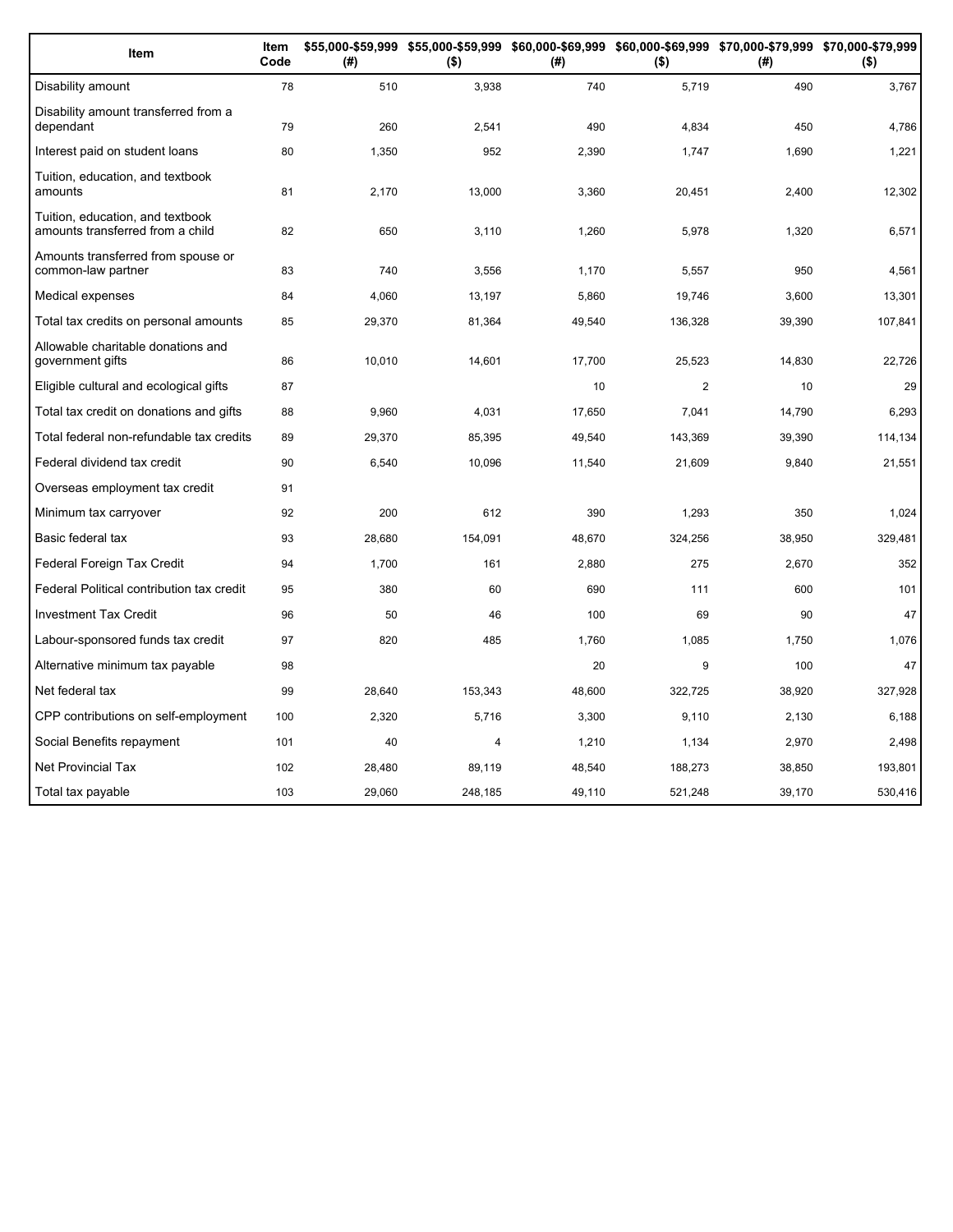| Item                                                              | Item<br>Code   | (#)    | $($ \$)   | (# )   | $($ \$)   | \$80,000-\$89,999 \$80,000-\$89,999 \$90,000-\$99,999 \$90,000-\$99,999 \$100,000-\$149,999 \$100,000-\$149,999<br>(# ) | $($ \$)   |
|-------------------------------------------------------------------|----------------|--------|-----------|--------|-----------|-------------------------------------------------------------------------------------------------------------------------|-----------|
| Number of taxable returns                                         | $\mathbf{1}$   | 31,870 |           | 23,080 |           | 51,740                                                                                                                  |           |
| Number of non-taxable returns                                     | $\overline{c}$ | 80     |           | 50     |           | 80                                                                                                                      |           |
| Total number of returns                                           | 3              | 31,950 |           | 23,130 |           | 51,820                                                                                                                  |           |
| Employment income                                                 | 4              | 28,230 | 2,096,925 | 20,620 | 1,706,788 | 45,870                                                                                                                  | 4,655,826 |
| Commissions (from employment)                                     | 5              | 730    | 23,763    | 590    | 22,742    | 1,500                                                                                                                   | 88,175    |
| Other employment income                                           | 6              | 6,370  | 9,500     | 3,510  | 6,528     | 7,950                                                                                                                   | 20,476    |
| Old Age Security pension (OASP)                                   | $\overline{7}$ | 2,690  | 15,955    | 1,820  | 10,688    | 3,760                                                                                                                   | 21,116    |
| CPP or QPP benefits                                               | 8              | 4,220  | 33,621    | 2,850  | 22,502    | 5,920                                                                                                                   | 47,080    |
| Other pensions or superannuation                                  | 9              | 3,380  | 114,614   | 2,330  | 83,241    | 4,770                                                                                                                   | 176,942   |
| Elected split-pension amount                                      | 10             | 770    | 7,628     | 550    | 5,044     | 1,010                                                                                                                   | 8,274     |
| Universal Child Care Benefit<br>(UCCB)                            | 11             | 1,130  | 1,681     | 620    | 956       | 850                                                                                                                     | 1,352     |
| Employment Insurance and other<br>benefits                        | 12             | 1,440  | 8,198     | 1,010  | 5,310     | 1,650                                                                                                                   | 7,881     |
| Taxable amount of dividends from<br>taxable Canadian corporations | 13             | 8,210  | 162,607   | 6,430  | 130,520   | 18,200                                                                                                                  | 518,807   |
| Interest and other investment<br>income                           | 14             | 9,890  | 18,011    | 7,450  | 14,239    | 18,780                                                                                                                  | 44,510    |
| Net partnership income (Limited<br>or non-active partners only)   | 15             | 320    | 21        | 310    | $-300$    | 970                                                                                                                     | 276       |
| Net rental income                                                 | 16             | 2,560  | 14,975    | 2,060  | 12,818    | 5,110                                                                                                                   | 33,609    |
| Taxable capital gains                                             | 17             | 4,430  | 32,436    | 3,440  | 32,938    | 9,240                                                                                                                   | 125,659   |
| Registered retirement savings<br>plan income (RRSP)               | 18             | 3,160  | 20,318    | 2,420  | 16,944    | 5,670                                                                                                                   | 53,850    |
| Other income                                                      | 19             | 7,590  | 31,979    | 5,850  | 26,923    | 14,760                                                                                                                  | 94,524    |
| Net business income                                               | 20             | 2,320  | 51,905    | 1,670  | 41,781    | 3,790                                                                                                                   | 112,517   |
| Net professional income                                           | 21             | 300    | 7,763     | 230    | 7,128     | 770                                                                                                                     | 37,851    |
| Net commission income                                             | 22             | 360    | 7,831     | 260    | 7,267     | 620                                                                                                                     | 25,592    |
| Net farming income                                                | 23             | 2,360  | 40,532    | 1,880  | 33,501    | 4,580                                                                                                                   | 92,666    |
| Net fishing income                                                | 24             |        |           |        |           | 10                                                                                                                      | $-7$      |
| Workers' compensation benefits                                    | 25             | 500    | 3,881     | 350    | 2,629     | 570                                                                                                                     | 5,443     |
| Social assistance payments                                        | 26             | 40     | 145       | 30     | 81        | 60                                                                                                                      | 284       |
| Net federal supplements                                           | 27             | 40     | 105       | 40     | 162       | 80                                                                                                                      | 249       |
| Total income assessed                                             | 28             | 31,950 | 2,705,830 | 23,130 | 2,190,845 | 51,820                                                                                                                  | 6,175,382 |
| Registered pension plan<br>contributions (RPP)                    | 29             | 15,930 | 85,175    | 11,260 | 64,533    | 22,050                                                                                                                  | 142,510   |
| RRSP deduction                                                    | 30             | 16,390 | 86,931    | 13,010 | 80,773    | 32,040                                                                                                                  | 284,971   |
| Deduction for elected<br>split-pension amount                     | 31             | 1,600  | 22,095    | 1,160  | 16,496    | 2,370                                                                                                                   | 38,530    |
| Annual union, professional, or like<br>dues                       | 32             | 14,050 | 15,301    | 9,570  | 11,939    | 18,530                                                                                                                  | 25,286    |
| Child care expenses                                               | 33             | 1,650  | 8,023     | 930    | 4,644     | 1,370                                                                                                                   | 6,511     |
| <b>Business investment loss</b>                                   | 34             | 20     | 358       | 10     | 258       | 50                                                                                                                      | 1,346     |
| Moving expenses                                                   | 35             | 240    | 1,435     | 200    | 1,612     | 410                                                                                                                     | 3,069     |
| Support payments made                                             | 36             | 90     | 777       | 90     | 787       | 370                                                                                                                     | 4,286     |
| Carrying charges and interest<br>expenses                         | 37             | 5,040  | 5,759     | 3,950  | 5,084     | 10,790                                                                                                                  | 16,979    |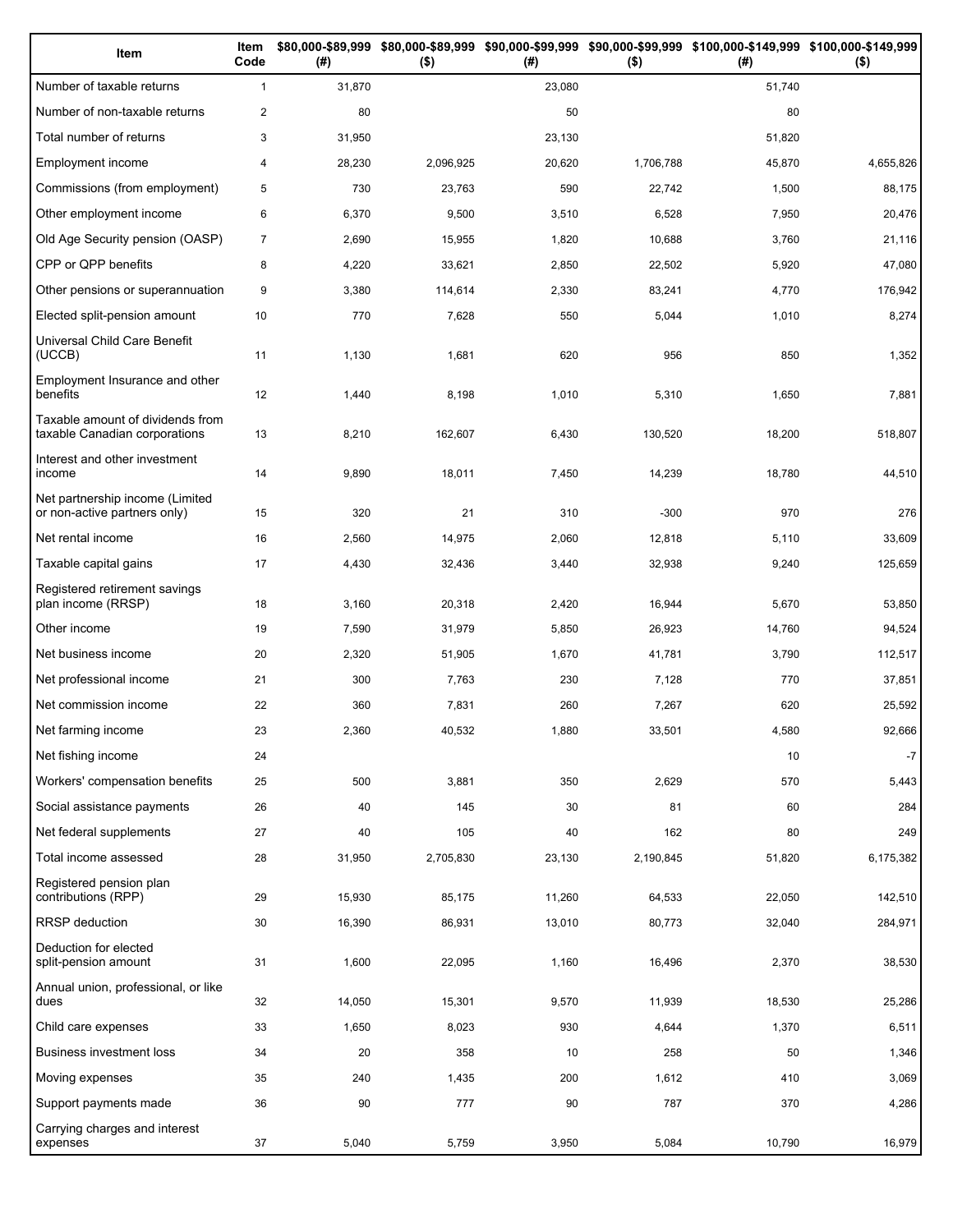| Item                                                                                              | Item<br>Code | (# )   | $($ \$)   | (#)    | $($ \$)   | \$80,000-\$89,999 \$80,000-\$89,999 \$90,000-\$99,999 \$90,000-\$99,999 \$100,000-\$149,999 \$100,000-\$149,999<br>(#) | $($ \$)   |
|---------------------------------------------------------------------------------------------------|--------------|--------|-----------|--------|-----------|------------------------------------------------------------------------------------------------------------------------|-----------|
| Deductions for CPP/QPP<br>contributions on self-employment<br>and other earnings                  | 38           | 1,700  | 2,629     | 1,290  | 2,025     | 2,860                                                                                                                  | 4,801     |
| Deductions for provincial parental<br>insurance plan (PPIP) premiums<br>on self-employment income | 39           |        |           |        |           |                                                                                                                        |           |
| <b>Exploration and development</b><br>expenses                                                    | 40           | 240    | 846       | 200    | 815       | 700                                                                                                                    | 3,545     |
| Other employment expenses                                                                         | 41           | 2,290  | 10,149    | 1,860  | 8,688     | 4,410                                                                                                                  | 25,787    |
| Clergy residence deduction                                                                        | 42           | 50     | 786       | 30     | 590       | 40                                                                                                                     | 482       |
| Other deductions                                                                                  | 43           | 610    | 1,761     | 480    | 1,734     | 1,110                                                                                                                  | 6,895     |
| Total deductions before<br>adjustments                                                            | 44           | 28,210 | 242,032   | 20,830 | 199,981   | 46,920                                                                                                                 | 565,013   |
| Social benefits repayment                                                                         | 45           | 2,390  | 3,610     | 1,910  | 4,338     | 4,110                                                                                                                  | 16,224    |
| Net income after adjustments                                                                      | 46           | 31,950 | 2,460,188 | 23,130 | 1,986,577 | 51,820                                                                                                                 | 5,594,404 |
| Canadian Forces personnel and<br>police deduction                                                 | 47           |        |           |        |           |                                                                                                                        |           |
| Security options deductions                                                                       | 48           | 30     | 88        | 40     | 140       | 130                                                                                                                    | 450       |
| Other payments deductions                                                                         | 49           | 570    | 4,127     | 410    | 2,856     | 670                                                                                                                    | 5,936     |
| Non-capital losses of other years                                                                 | 50           | 20     | 174       |        |           | 20                                                                                                                     | 678       |
| Net capital losses of other years                                                                 | 51           | 1,050  | 1,756     | 870    | 1,762     | 2,290                                                                                                                  | 5,156     |
| Capital gains deduction                                                                           | 52           | 540    | 19,266    | 460    | 20,766    | 1,390                                                                                                                  | 80,257    |
| Northern residents deductions                                                                     | 53           | 440    | 1,290     | 370    | 1,085     | 1,020                                                                                                                  | 3,109     |
| Additional deductions                                                                             | 54           | 50     | 324       | 30     | 217       | 70                                                                                                                     | 631       |
| Farming/fishing losses of prior<br>years                                                          | 55           | 70     | 1,024     | 50     | 911       | 180                                                                                                                    | 3,206     |
| Total deductions from net income                                                                  | 56           | 2,660  | 28,093    | 2,150  | 27,866    | 5,470                                                                                                                  | 99,588    |
| Taxable income assessed                                                                           | 57           | 31,940 | 2,432,131 | 23,120 | 1,959,056 | 51,790                                                                                                                 | 5,495,908 |
| Basic personal amount                                                                             | 58           | 31,950 | 352,556   | 23,130 | 255,218   | 51,820                                                                                                                 | 571,818   |
| Age amount                                                                                        | 59           | 1,830  | 2,999     | 650    | 1,148     | 490                                                                                                                    | 1,013     |
| Spouse or common-law partner<br>amount                                                            | 60           | 2,700  | 20,395    | 2,290  | 16,970    | 6,130                                                                                                                  | 47,662    |
| Amount for eligible dependant                                                                     | 61           | 910    | 9,255     | 590    | 6,121     | 1,100                                                                                                                  | 11,164    |
| Amount for children 17 and under                                                                  | 62           | 7,500  | 31,697    | 5,910  | 25,041    | 14,520                                                                                                                 | 62,078    |
| Amount for infirm dependants age<br>18 or older                                                   | 63           | 20     | 110       | 10     | 50        | 40                                                                                                                     | 162       |
| CPP or QPP contributions<br>through employment                                                    | 64           | 27,200 | 61,387    | 19,970 | 45,272    | 44,340                                                                                                                 | 100,891   |
| CPP or QPP contributions on<br>self-employment and other                                          |              |        |           |        |           |                                                                                                                        |           |
| earnings                                                                                          | 65           | 1,700  | 2,629     | 1,290  | 2,025     | 2,860                                                                                                                  | 4,801     |
| Employment Insurance premiums<br>PPIP premiums paid                                               | 66           | 25,990 | 22,371    | 18,970 | 16,420    | 41,100                                                                                                                 | 35,718    |
| PPIP premiums payable on                                                                          | 67           |        |           |        |           |                                                                                                                        |           |
| employment income                                                                                 | 68           |        |           |        |           |                                                                                                                        |           |
| PPIP premiums payable on<br>self-employment income                                                | 69           |        |           |        |           |                                                                                                                        |           |
| Volunteer firefighters' amount                                                                    | 70           | 130    | 399       | 120    | 354       | 300                                                                                                                    | 891       |
| Canada employment amount                                                                          | 71           | 28,470 | 31,588    | 20,750 | 23,074    | 46,180                                                                                                                 | 51,329    |
| Public transit amount                                                                             | 72           | 540    | 183       | 410    | 135       | 750                                                                                                                    | 258       |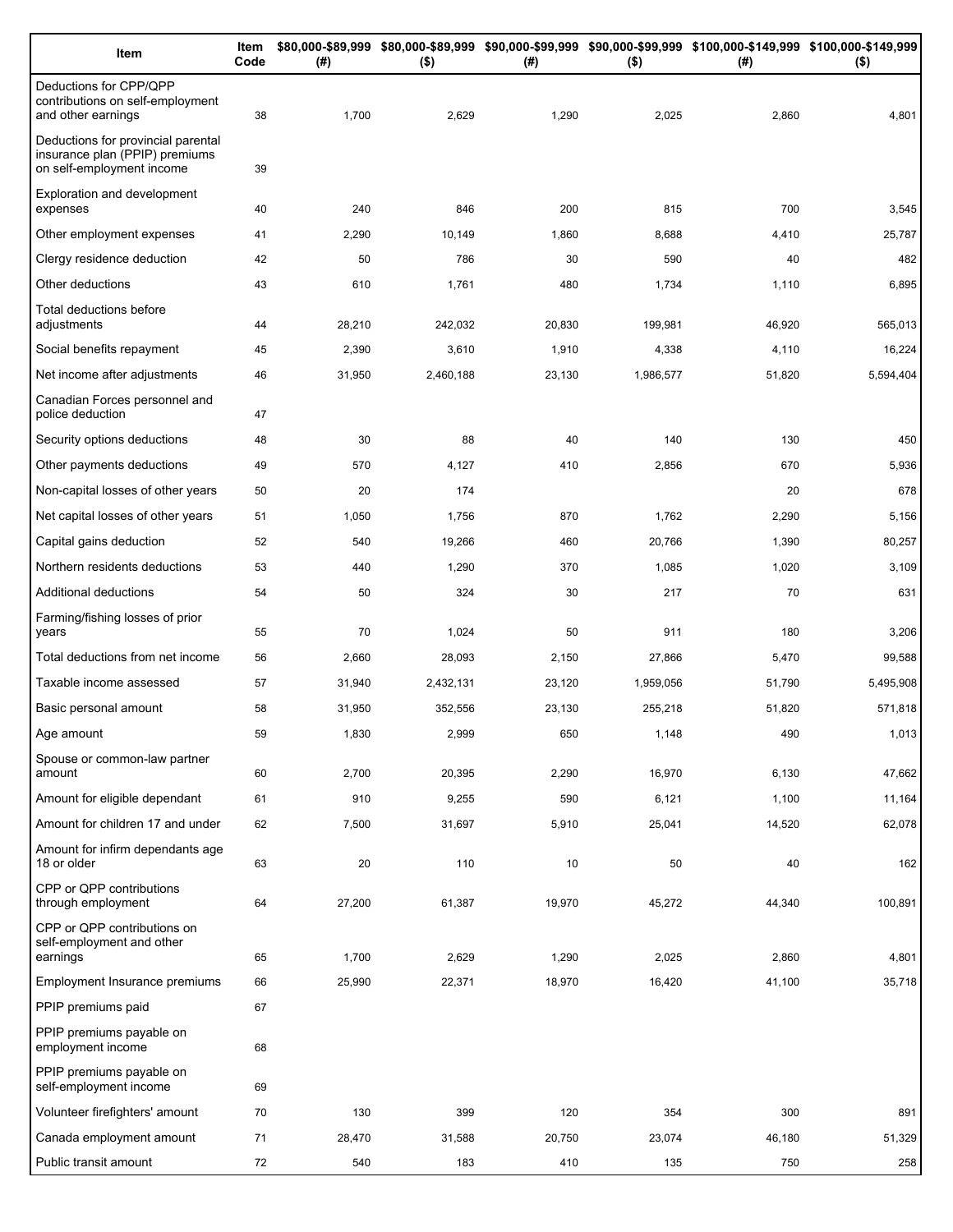| Item                                                                 | Item<br>Code | (#)    | $($ \$) | (# )   | $($ \$) | \$80,000-\$89,999 \$80,000-\$89,999 \$90,000-\$99,999 \$90,000-\$99,999 \$100,000-\$149,999 \$100,000-\$149,999<br>(#) | $($ \$)   |
|----------------------------------------------------------------------|--------------|--------|---------|--------|---------|------------------------------------------------------------------------------------------------------------------------|-----------|
| Children's fitness amount                                            | 73           | 4,820  | 2,904   | 3,790  | 2,248   | 9,290                                                                                                                  | 5,794     |
| Children's arts amount                                               | 74           | 1,920  | 1,037   | 1,440  | 732     | 3,670                                                                                                                  | 1,997     |
| Home buyers' amount                                                  | 75           | 550    | 2,602   | 380    | 1,823   | 760                                                                                                                    | 3,630     |
| Pension income amount                                                | 76           | 3,910  | 7,605   | 2,730  | 5,314   | 5,580                                                                                                                  | 10,822    |
| Caregiver amount                                                     | 77           | 210    | 1,149   | 130    | 752     | 380                                                                                                                    | 2,144     |
| Disability amount                                                    | 78           | 320    | 2,432   | 210    | 1,616   | 450                                                                                                                    | 3,432     |
| Disability amount transferred from<br>a dependant                    | 79           | 390    | 4,019   | 260    | 2,711   | 730                                                                                                                    | 7,672     |
| Interest paid on student loans                                       | 80           | 1,090  | 821     | 730    | 489     | 1,050                                                                                                                  | 656       |
| Tuition, education, and textbook<br>amounts                          | 81           | 1,690  | 7,020   | 1,180  | 4,803   | 2,060                                                                                                                  | 8,154     |
| Tuition, education, and textbook<br>amounts transferred from a child | 82           | 1,450  | 7,319   | 1,080  | 5,454   | 3,270                                                                                                                  | 17,079    |
| Amounts transferred from spouse<br>or common-law partner             | 83           | 740    | 3,646   | 580    | 2,650   | 1,320                                                                                                                  | 6,036     |
| Medical expenses                                                     | 84           | 2,370  | 8,902   | 1,630  | 6,485   | 3,530                                                                                                                  | 14,642    |
| Total tax credits on personal<br>amounts                             | 85           | 31,950 | 87,762  | 23,130 | 64,042  | 51,820                                                                                                                 | 145,488   |
| Allowable charitable donations<br>and government gifts               | 86           | 13,020 | 20,901  | 9,890  | 15,441  | 24,540                                                                                                                 | 42,839    |
| Eligible cultural and ecological<br>gifts                            | 87           |        |         |        |         | 10                                                                                                                     | 25        |
| Total tax credit on donations and<br>gifts                           | 88           | 12,970 | 5,809   | 9,870  | 4,271   | 24,480                                                                                                                 | 11,909    |
| Total federal non-refundable tax<br>credits                          | 89           | 31,950 | 93,571  | 23,130 | 68,313  | 51,820                                                                                                                 | 157,397   |
| Federal dividend tax credit                                          | 90           | 8,250  | 21,931  | 6,440  | 17,572  | 18,160                                                                                                                 | 69,764    |
| Overseas employment tax credit                                       | 91           |        |         |        |         | 30                                                                                                                     | 226       |
| Minimum tax carryover                                                | 92           | 260    | 716     | 200    | 543     | 560                                                                                                                    | 1,505     |
| Basic federal tax                                                    | 93           | 31,750 | 322,131 | 23,020 | 276,525 | 51,630                                                                                                                 | 867,599   |
| Federal Foreign Tax Credit                                           | 94           | 2,100  | 330     | 1,760  | 388     | 4,680                                                                                                                  | 1,408     |
| Federal Political contribution tax<br>credit                         | 95           | 440    | 74      | 290    | 54      | 800                                                                                                                    | 159       |
| Investment Tax Credit                                                | 96           | 90     | 94      | 70     | 54      | 240                                                                                                                    | 224       |
| Labour-sponsored funds tax credit                                    | 97           | 1,650  | 1,045   | 1,480  | 957     | 4,130                                                                                                                  | 2,763     |
| Alternative minimum tax payable                                      | 98           | 300    | 138     | 310    | 219     | 1,160                                                                                                                  | 1,924     |
| Net federal tax                                                      | 99           | 31,740 | 320,602 | 23,010 | 275,073 | 51,600                                                                                                                 | 863,071   |
| CPP contributions on<br>self-employment                              | 100          | 1,700  | 5,259   | 1,290  | 4,051   | 2,860                                                                                                                  | 9,602     |
| Social Benefits repayment                                            | 101          | 2,390  | 3,610   | 1,910  | 4,338   | 4,110                                                                                                                  | 16,224    |
| Net Provincial Tax                                                   | 102          | 31,710 | 190,714 | 23,010 | 162,781 | 51,560                                                                                                                 | 497,097   |
| Total tax payable                                                    | 103          | 31,870 | 520,188 | 23,080 | 446,245 | 51,740                                                                                                                 | 1,385,997 |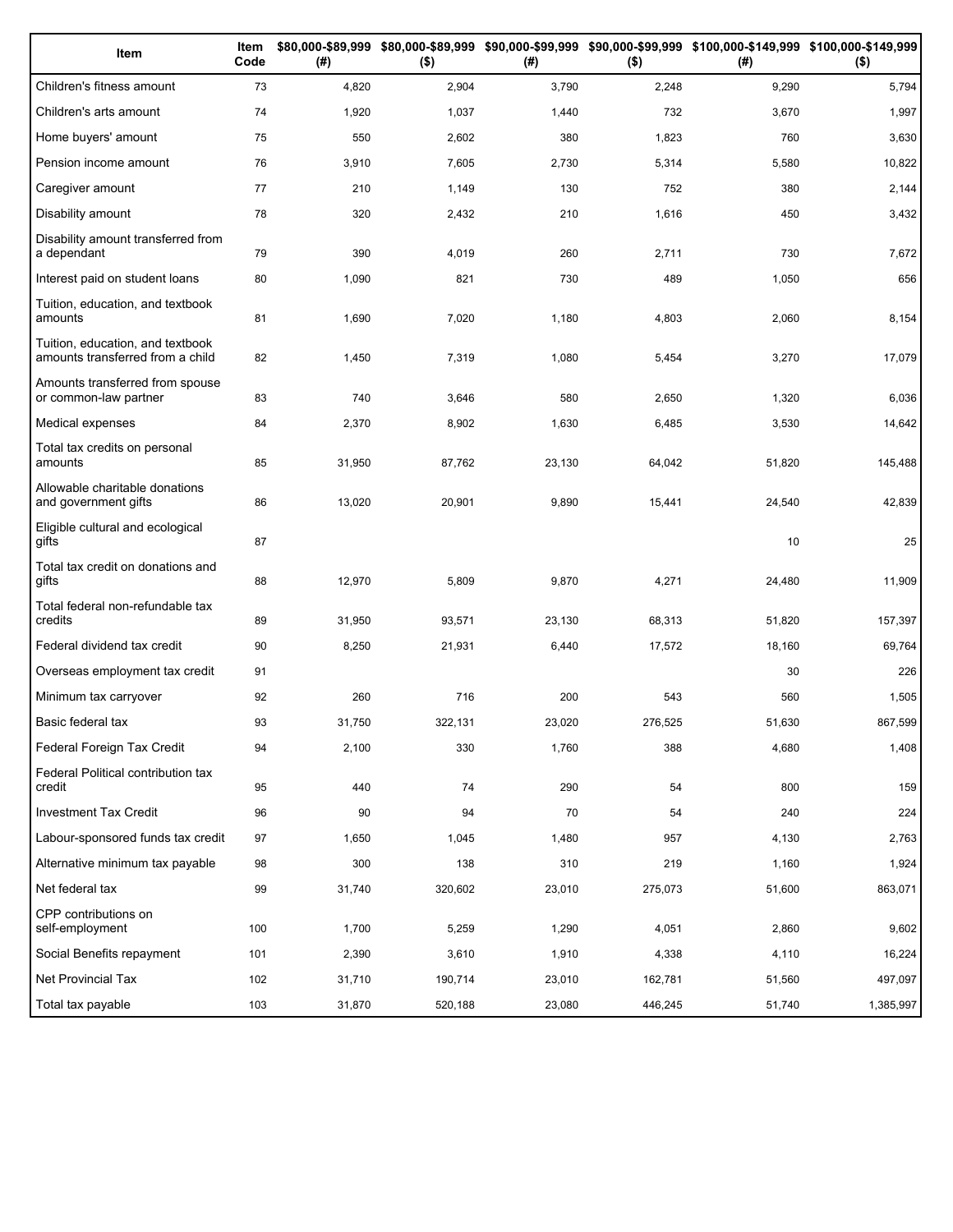| Item                                                                                           | Item<br>Code | (#)    | \$150,000-\$249,999 \$150,000-\$249,999<br>$($ \$) | \$250,000<br>and<br>over $(H)$ | \$250,000<br>and<br>over (\$) |
|------------------------------------------------------------------------------------------------|--------------|--------|----------------------------------------------------|--------------------------------|-------------------------------|
| Number of taxable returns                                                                      | $\mathbf{1}$ | 17,600 |                                                    | 6,590                          |                               |
| Number of non-taxable returns                                                                  | 2            | 40     |                                                    | 20                             |                               |
| Total number of returns                                                                        | 3            | 17,640 |                                                    | 6,610                          |                               |
| Employment income                                                                              | 4            | 14,470 | 1,986,624                                          | 4,710                          | 1,238,928                     |
| Commissions (from employment)                                                                  | 5            | 740    | 84,633                                             | 370                            | 102,824                       |
| Other employment income                                                                        | 6            | 2,700  | 21,706                                             | 800                            | 29,555                        |
| Old Age Security pension (OASP)                                                                | 7            | 2,020  | 10,596                                             | 1,380                          | 6,760                         |
| CPP or QPP benefits                                                                            | 8            | 2,730  | 21,959                                             | 1,680                          | 13,347                        |
| Other pensions or superannuation                                                               | 9            | 2,040  | 83,159                                             | 1,060                          | 72,572                        |
| Elected split-pension amount                                                                   | 10           | 410    | 2,613                                              | 200                            | 1,059                         |
| Universal Child Care Benefit (UCCB)                                                            | 11           | 230    | 362                                                | 70                             | 92                            |
| Employment Insurance and other benefits                                                        | 12           | 240    | 1,069                                              | 20                             | 139                           |
| Taxable amount of dividends from taxable Canadian corporations                                 | 13           | 9,020  | 450,919                                            | 4,630                          | 739,324                       |
| Interest and other investment income                                                           | 14           | 8,510  | 37,718                                             | 4,510                          | 59,119                        |
| Net partnership income (Limited or non-active partners only)                                   | 15           | 740    | 684                                                | 740                            | 12,679                        |
| Net rental income                                                                              | 16           | 2,240  | 19,548                                             | 1,180                          | 19,470                        |
| Taxable capital gains                                                                          | 17           | 5,060  | 159,372                                            | 3,170                          | 414,317                       |
| Registered retirement savings plan income (RRSP)                                               | 18           | 1,830  | 38,603                                             | 540                            | 52,966                        |
| Other income                                                                                   | 19           | 6,590  | 85,301                                             | 3,230                          | 135,615                       |
| Net business income                                                                            | 20           | 1,390  | 70,186                                             | 530                            | 41,241                        |
| Net professional income                                                                        | 21           | 630    | 59,174                                             | 540                            | 116,003                       |
| Net commission income                                                                          | 22           | 250    | 19,663                                             | 90                             | 12,164                        |
| Net farming income                                                                             | 23           | 2,070  | 65,089                                             | 1,080                          | 60,252                        |
| Net fishing income                                                                             | 24           |        |                                                    |                                |                               |
| Workers' compensation benefits                                                                 | 25           | 100    | 1,695                                              | 20                             | 221                           |
| Social assistance payments                                                                     | 26           |        |                                                    |                                |                               |
| Net federal supplements                                                                        | 27           | 60     | 202                                                | 30                             | 88                            |
| Total income assessed                                                                          | 28           | 17,640 | 3,221,384                                          | 6,610                          | 3,129,309                     |
| Registered pension plan contributions (RPP)                                                    | 29           | 5,260  | 40,125                                             | 1,240                          | 10,641                        |
| <b>RRSP</b> deduction                                                                          | 30           | 11,500 | 185,057                                            | 3,820                          | 121,811                       |
| Deduction for elected split-pension amount                                                     | 31           | 900    | 15,419                                             | 330                            | 5,265                         |
| Annual union, professional, or like dues                                                       | 32           | 3,650  | 5,258                                              | 670                            | 751                           |
| Child care expenses                                                                            | 33           | 330    | 1,709                                              | 100                            | 548                           |
| <b>Business investment loss</b>                                                                | 34           | 20     | 978                                                |                                |                               |
| Moving expenses                                                                                | 35           | 140    | 1,564                                              | 30                             | 450                           |
| Support payments made                                                                          | 36           | 190    | 4,008                                              | 130                            | 5,808                         |
| Carrying charges and interest expenses                                                         | 37           | 5,420  | 13,645                                             | 3,020                          | 23,560                        |
| Deductions for CPP/QPP contributions on self-employment and other earnings                     | 38           | 1,430  | 2,538                                              | 750                            | 1,364                         |
| Deductions for provincial parental insurance plan (PPIP) premiums on<br>self-employment income | 39           |        |                                                    |                                |                               |
| Exploration and development expenses                                                           | 40           | 530    | 2,994                                              | 610                            | 9,364                         |
| Other employment expenses                                                                      | 41           | 1,620  | 14,811                                             | 620                            | 15,172                        |
| Clergy residence deduction                                                                     | 42           | 10     | 98                                                 |                                |                               |
| Other deductions                                                                               | 43           | 460    | 7,637                                              | 280                            | 23,503                        |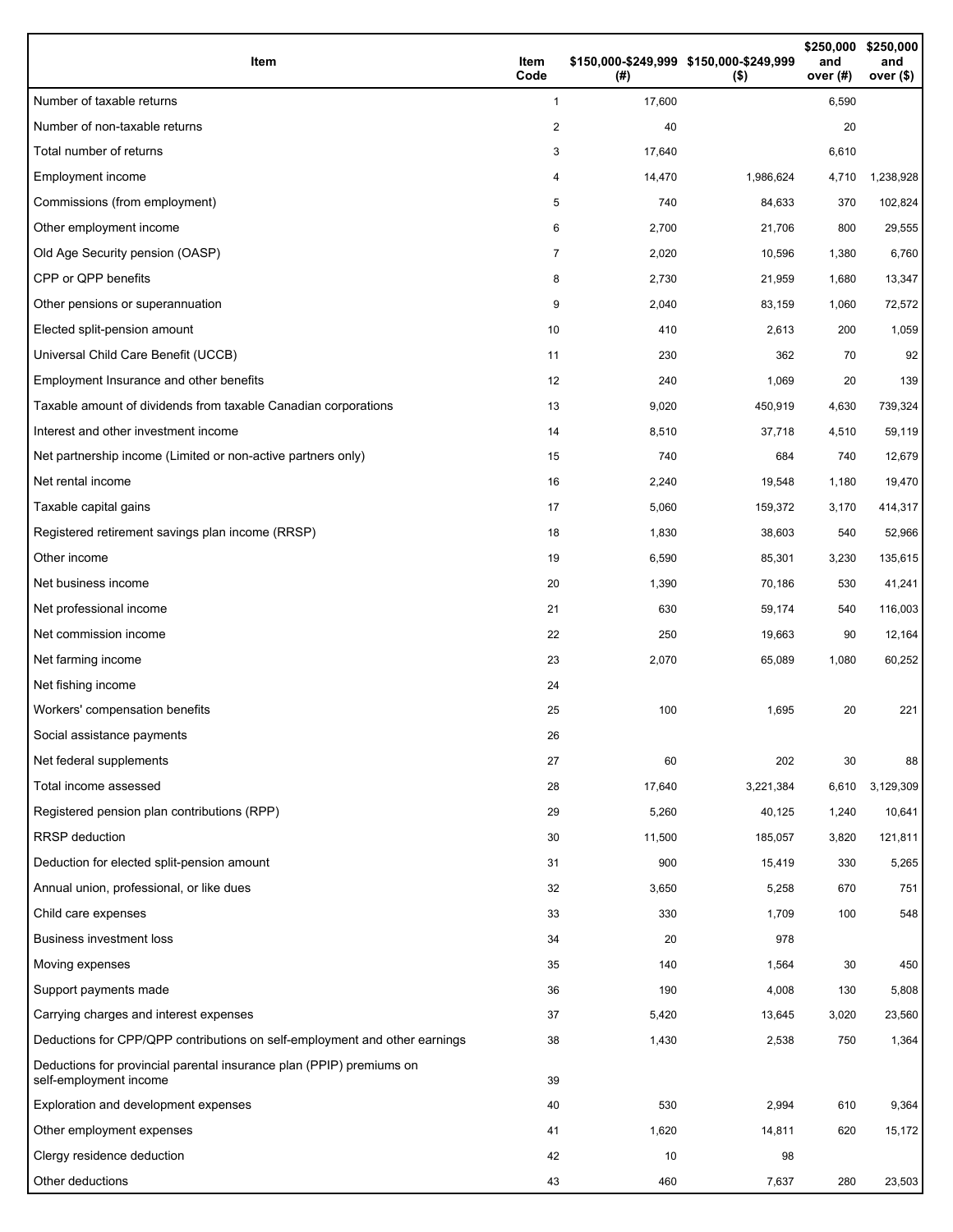| Item                                                              | <b>Item Code</b> | (# )   | \$150,000-\$249,999 \$150,000-\$249,999<br>$($ \$) | \$250,000<br>and<br>over (#) | \$250,000<br>and<br>over (\$) |
|-------------------------------------------------------------------|------------------|--------|----------------------------------------------------|------------------------------|-------------------------------|
| Total deductions before adjustments                               | 44               | 15,810 | 295,844                                            | 5,710                        | 218,457                       |
| Social benefits repayment                                         | 45               | 1,800  | 10,254                                             | 1,120                        | 6,414                         |
| Net income after adjustments                                      | 46               | 17,630 | 2,916,181                                          | 6,610                        | 2,904,836                     |
| Canadian Forces personnel and police deduction                    | 47               |        |                                                    |                              |                               |
| Security options deductions                                       | 48               | 150    | 1,578                                              | 130                          | 22,955                        |
| Other payments deductions                                         | 49               | 130    | 1,806                                              | 30                           | 245                           |
| Non-capital losses of other years                                 | 50               | 10     | 850                                                |                              |                               |
| Net capital losses of other years                                 | 51               | 1,360  | 4,271                                              | 870                          | 8,091                         |
| Capital gains deduction                                           | 52               | 1,100  | 116,455                                            | 1,090                        | 246,928                       |
| Northern residents deductions                                     | 53               | 200    | 564                                                | 30                           | 84                            |
| Additional deductions                                             | 54               | 40     | 545                                                | 20                           | 205                           |
| Farming/fishing losses of prior years                             | 55               | 80     | 1,980                                              | 60                           | 1,809                         |
| Total deductions from net income                                  | 56               | 2,810  | 128,133                                            | 1,970                        | 281,049                       |
| Taxable income assessed                                           | 57               | 17,610 | 2,788,909                                          | 6,600                        | 2,623,842                     |
| Basic personal amount                                             | 58               | 17,640 | 194,551                                            | 6,610                        | 72,842                        |
| Age amount                                                        | 59               | 90     | 333                                                | 70                           | 251                           |
| Spouse or common-law partner amount                               | 60               | 2,420  | 19,324                                             | 730                          | 6,082                         |
| Amount for eligible dependant                                     | 61               | 250    | 2,486                                              | 80                           | 815                           |
| Amount for children 17 and under                                  | 62               | 5,030  | 21,769                                             | 1,630                        | 7,161                         |
| Amount for infirm dependants age 18 or older                      | 63               | 10     | 85                                                 | 10                           | 51                            |
| CPP or QPP contributions through employment                       | 64               | 13,660 | 30,791                                             | 4,240                        | 9,359                         |
| CPP or QPP contributions on self-employment and other earnings    | 65               | 1,430  | 2,538                                              | 750                          | 1,364                         |
| Employment Insurance premiums                                     | 66               | 11,530 | 9,977                                              | 2,720                        | 2,292                         |
| PPIP premiums paid                                                | 67               |        |                                                    |                              |                               |
| PPIP premiums payable on employment income                        | 68               |        |                                                    |                              |                               |
| PPIP premiums payable on self-employment income                   | 69               |        |                                                    |                              |                               |
| Volunteer firefighters' amount                                    | 70               | 70     | 204                                                | 10                           | 39                            |
| Canada employment amount                                          | 71               | 14,600 | 16,221                                             | 4,800                        | 5,307                         |
| Public transit amount                                             | 72               | 210    | 62                                                 | 40                           | 13                            |
| Children's fitness amount                                         | 73               | 3,350  | 2,268                                              | 1,090                        | 812                           |
| Children's arts amount                                            | 74               | 1,390  | 828                                                | 470                          | 311                           |
| Home buyers' amount                                               | 75               | 120    | 562                                                | 10                           | 65                            |
| Pension income amount                                             | 76               | 2,360  | 4,491                                              | 1,190                        | 2,239                         |
| Caregiver amount                                                  | 77               | 140    | 868                                                | 60                           | 309                           |
| Disability amount                                                 | 78               | 170    | 1,285                                              | 120                          | 893                           |
| Disability amount transferred from a dependant                    | 79               | 260    | 2,699                                              | 90                           | 790                           |
| Interest paid on student loans                                    | 80               | 190    | 116                                                | 30                           | 27                            |
| Tuition, education, and textbook amounts                          | 81               | 570    | 2,103                                              | 120                          | 451                           |
| Tuition, education, and textbook amounts transferred from a child | 82               | 1,480  | 7,792                                              | 580                          | 3,381                         |
| Amounts transferred from spouse or common-law partner             | 83               | 470    | 2,226                                              | 130                          | 628                           |
| Medical expenses                                                  | 84               | 1,620  | 8,339                                              | 890                          | 6,444                         |
| Total tax credits on personal amounts                             | 85               | 17,640 | 49,792                                             | 6,610                        | 18,292                        |
| Allowable charitable donations and government gifts               | 86               | 9,510  | 27,277                                             | 4,040                        | 51,542                        |